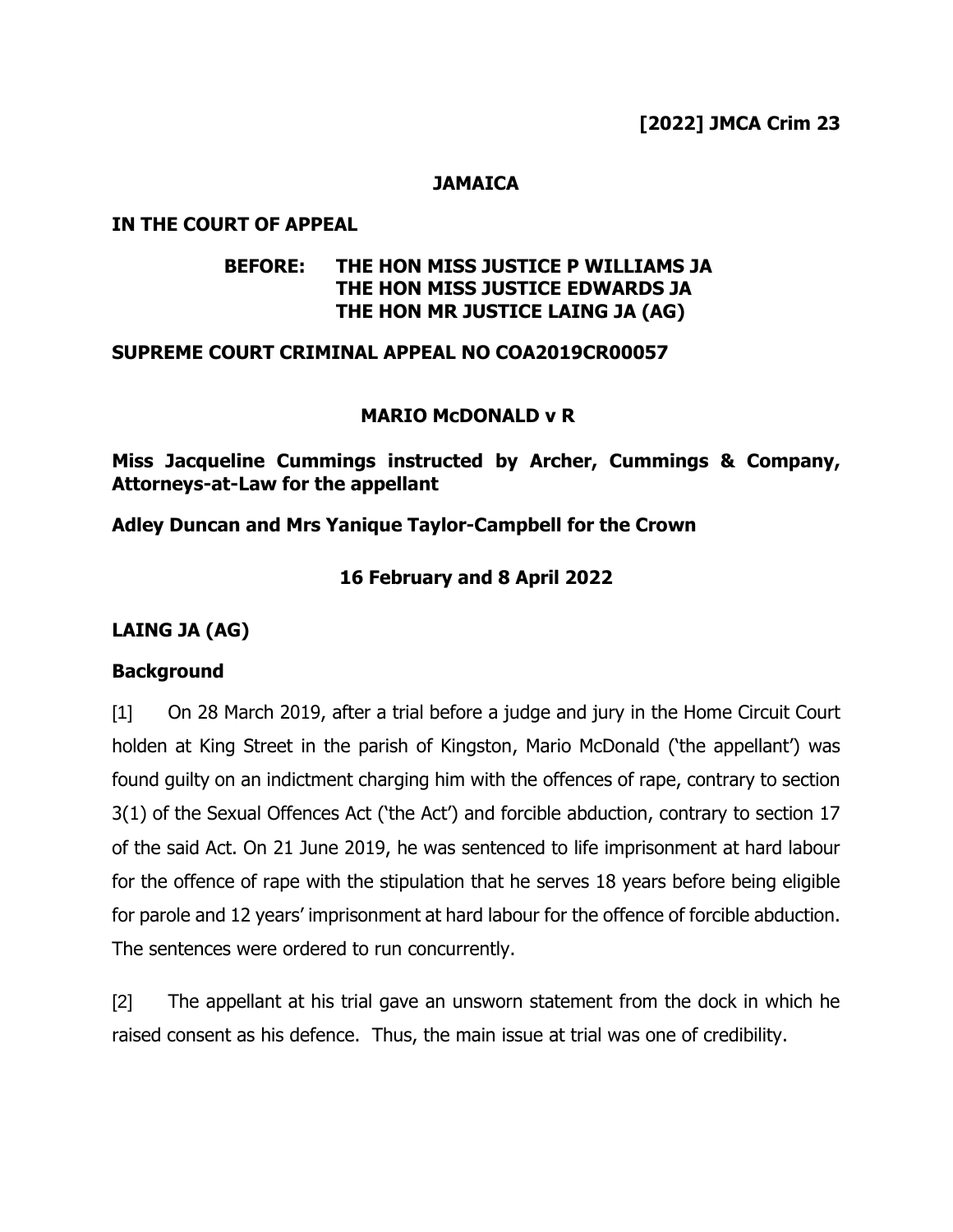[3] The prosecution relied on three witnesses, namely, the complainant, the police officer who apprehended the appellant, and the investigating officer. The statements of the police witnesses were agreed upon between counsel and read into the record without the need for them to be called.

[4] The appellant applied for leave to appeal his conviction and sentence. His application was considered by a single judge of this court who granted leave to appeal against the sentence only. The appellant, as is his right, renewed his application to appeal his conviction before this court.

## **The prosecution's case**

[5] On 18 December 2014, the complainant, a security guard, was on her way to work. On reaching the bus stop along Duhaney Drive, Duhaney Park, in the parish of Saint Andrew, she saw the appellant selling fashion jewellery and other items. He told her that he was called "Fashion". She did not know him before that day. He asked her if she wanted anything to buy and while looking at his wares, she asked him if he knew anywhere around the area that was being rented. He told her he resided in a big house and his relatives were abroad and that he had a room available for rent. He told her if she wanted, she could come and look at it. She explained that she was on her way to work and the bus was almost there so she would talk to him at a later date. She gave him her telephone number with instructions to call her and, whenever she had the time to do so, she would view the place and decide whether she liked it or not.

[6] The appellant called her once on or about 26 December 2014 and asked her if she was coming to look at the place. She explained that she was at work and he would have to wait until she got a day off, at which time she would come and take a look.

[7] On 27 December 2014, at approximately 10:00 am, the complainant was at Duhaney Park when the appellant rode up to her on a bicycle and asked if she was going to look at the house. She told him that she was heading downtown and he encouraged her to come and view the house now since she had time. He went and placed his bicycle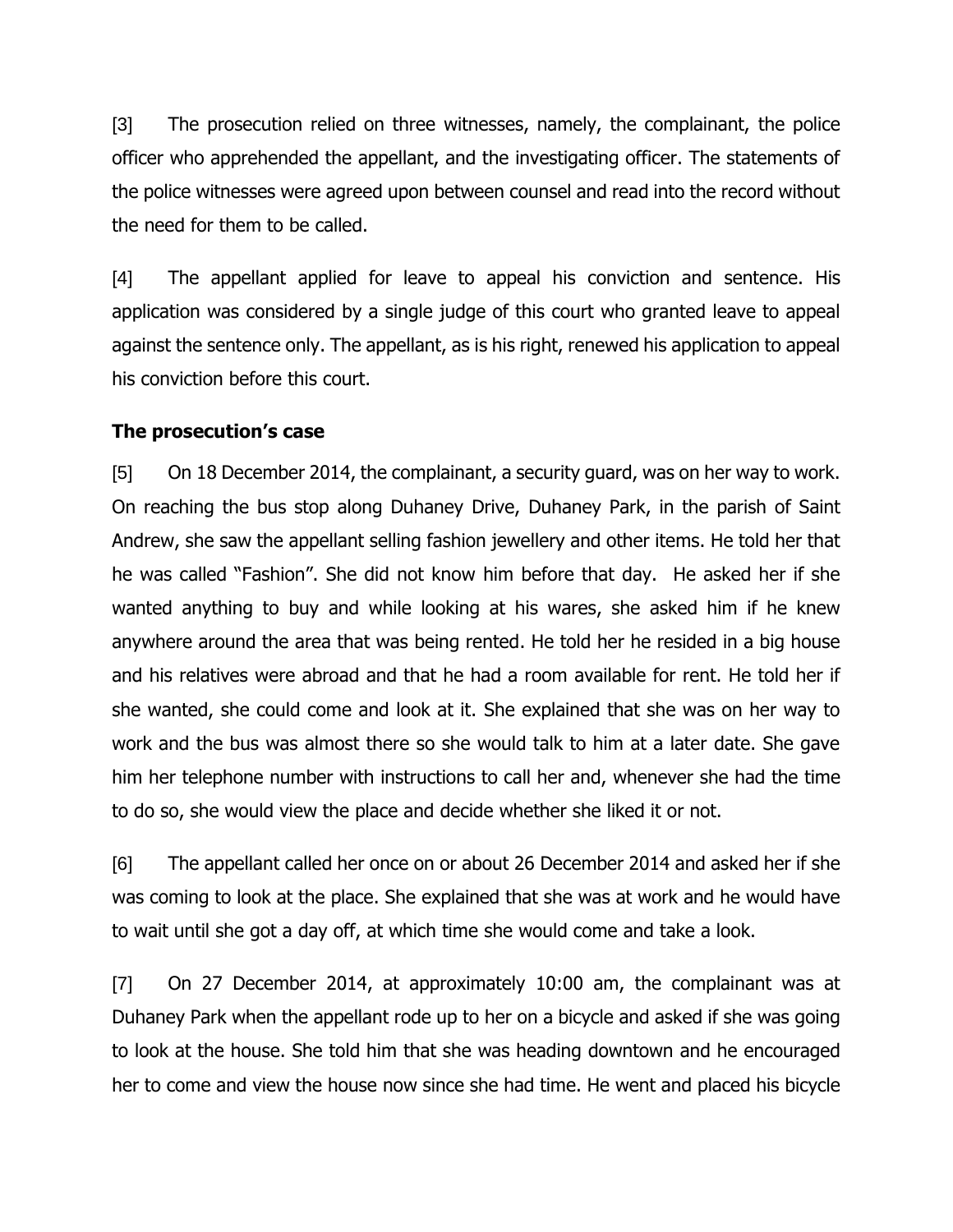across the street from the spot where he vended. The complainant walked with him to his home and they went to an entrance at the back of the house. The appellant took a key from his pocket opened the door and invited her to come and look. The complainant went inside the room which had signs of occupation including a bed, a closet, a dresser, and clothing. She asked him if that was the room that he was going to rent to her and he said yes, but he would sooner or later take out the items and put them in another room. The complainant admitted, during cross examination, that while she was in the room the appellant told her that he liked her and, if she wanted to stay there for free, he would let her do so, to which, she said "no".

[8] The appellant then closed the door and she asked him "why are you closing the door?". He reacted by throwing the key inside the open closet. He then asked her to stay with him for a little while and she told him no, she had to go to the market. Thereafter he insisted, and started to speak about himself and how he had had a bad relationship in the past. He then lit a cigarette and told her to take off her clothes, because he wanted to have sex with her. She responded by saying "no, I am not in for this, why are you doing this to me". He then took off all his clothes and asked her "you don't tek off your clothes yet?". He then used his hand to "box" her in the face, after which he shoved her and she fell on the bed.

[9] She recounted to the court that she started crying and said she was feeling "scared and afraid". She told him to stop but he would not stop and she started to take off her clothes "because he was acting in a very aggressive mode". He reached into a drawer for a condom and instructed her to go on her knees after which he inserted his penis inside her vagina. She asked him "why are you doing this to me?", and he responded by repeatedly saying "stop talking to me, stop telling me this".

[10] The appellant ejaculated while wearing the condom, then removed the condom and inserted his penis inside her again. The complainant kept telling him that she had to go and kept asking him to let her go, but he would not do so. She explained that she was afraid for her life because he was in an aggressive mode and she did not know what his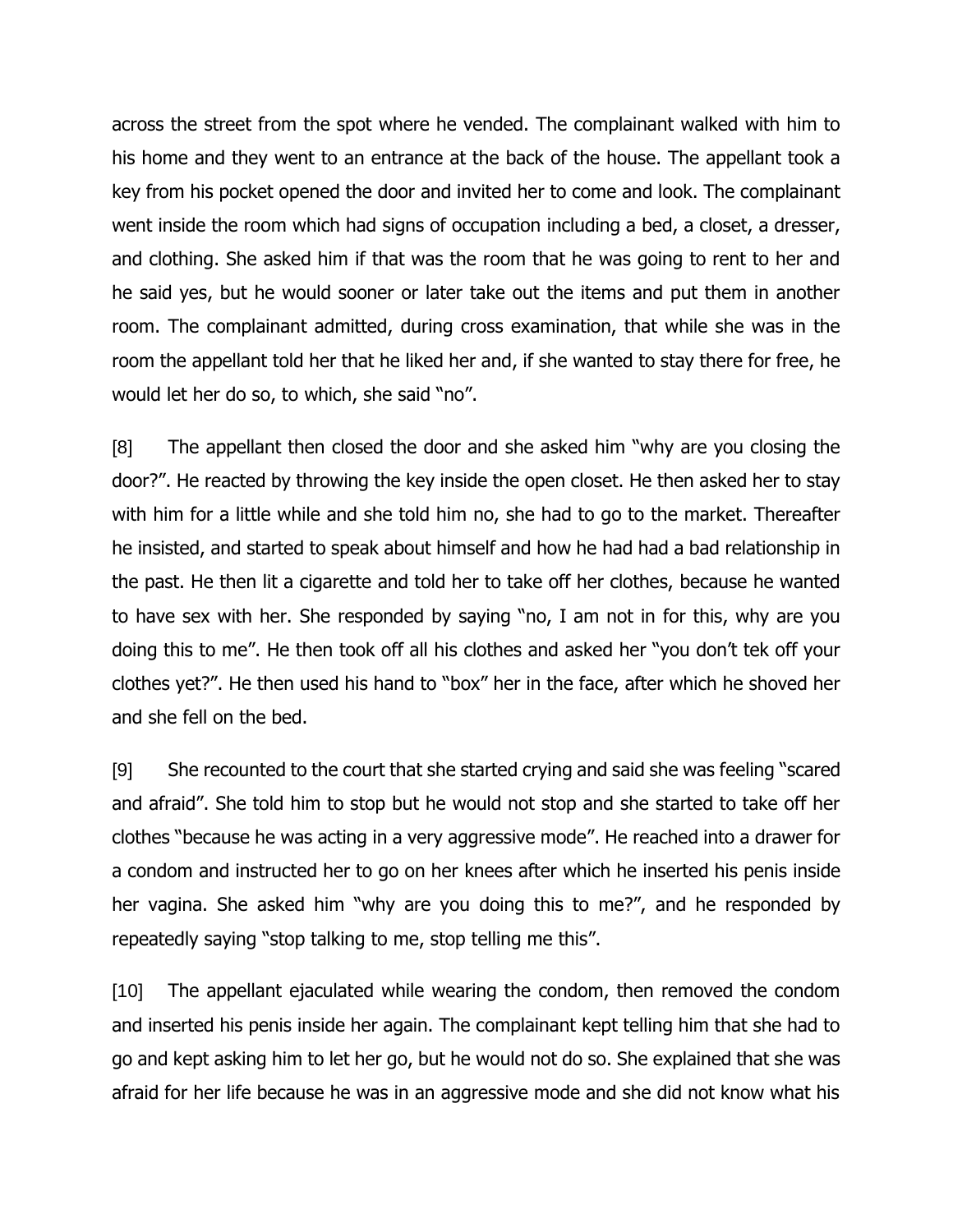next step would be. She then stopped talking and kept calm in an effort to cause him to allow her to leave. She eventually asked him to let her go and he told her to put on her clothes and go.

[11] The complainant got dressed and headed in the direction of her home. Initially, the appellant was walking behind her and then he turned in the direction of the area where he normally sells. She explained that she was crying and trembling and felt afraid and ashamed, so she went home and locked herself in her room. She subsequently made a report at the Duhaney Park Police Station on or about 3 January 2015 and, on 19 January 2015, she attended an identification parade at the "hundred man" (an apparent reference to the Portmore Police Station) where she identified the appellant as the person who had raped her.

# **The case for the defence**

[12] The appellant gave an unsworn statement from the dock in which the defence of consent was raised. He stated that in December 2014, he sold costume jewellery in front of the Duhaney Park Police Station. During that time, he met the complainant who introduced herself as S. He said she asked him if he knew anywhere for rent and he told her that the house in which he was living had several rooms that were not occupied and he could show her the house and she might find one of the rooms to be comfortable. He explained that they exchanged telephone numbers and he called her "couple a times arranging to see her".

[13] He met with her sometime in December on Duhaney Drive and they walked to his house. On that day, they spoke about the room that she would rent and he told her she could live there for free. He also stated that they had a mutual agreement that they would have sex. After they had sex, they both walked together to the table where he was selling and she "walked on 'bout her business".

[14] The appellant said he spoke to his brother-in-law, who owned those premises, who did not agree to renting the premises. He telephoned the complainant to advise her that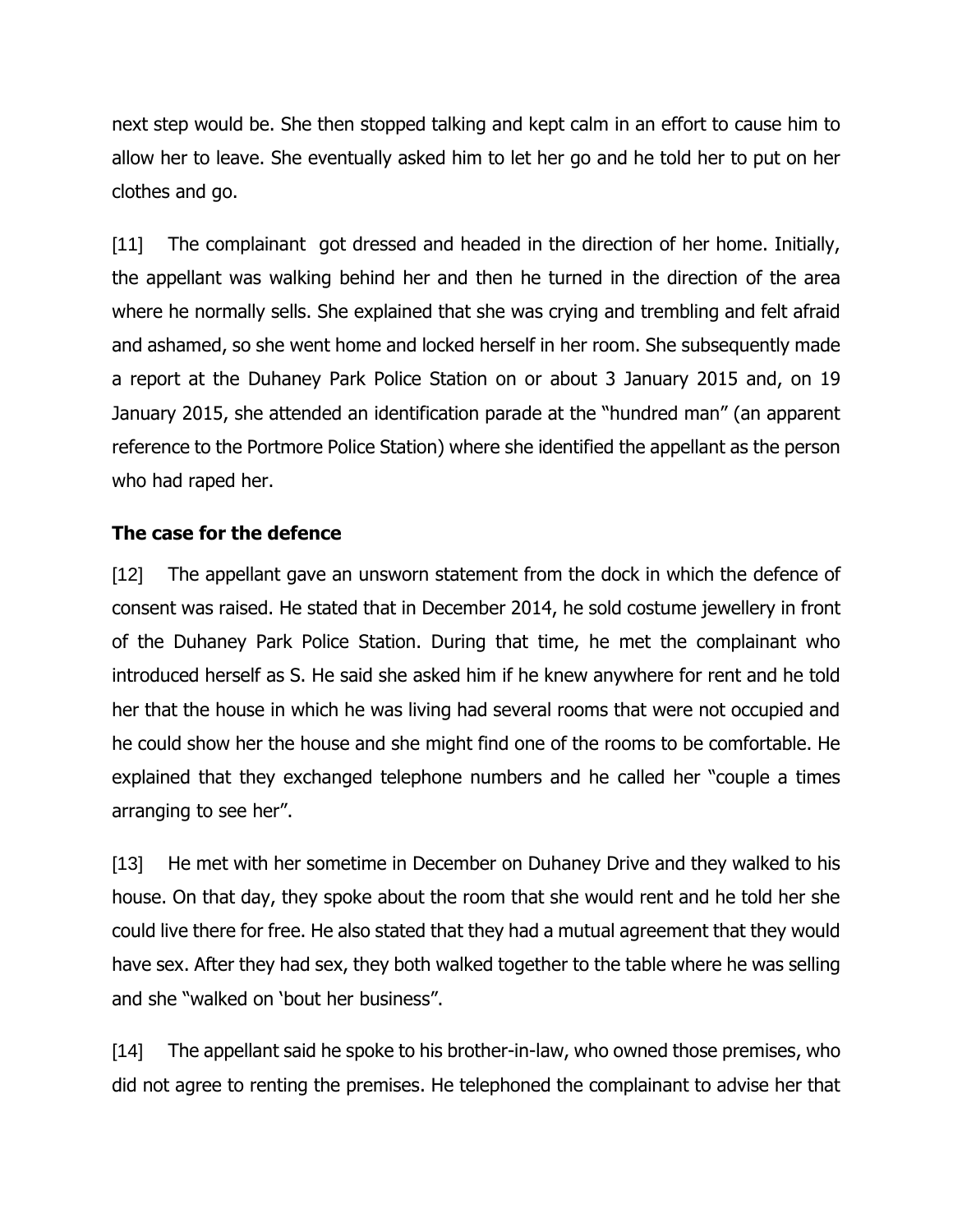his brother-in-law had said he could not have her stay there for free and she got upset. The argument escalated, and he got upset, told her two expletives, and hung up the phone. Approximately two weeks later, he was taken into custody by the police and advised of the reason for his detention.

# **The grounds of appeal**

[15] Miss Jacqueline Cummings, on behalf of the appellant, with the court's leave, abandoned the grounds previously filed. She was permitted to rely on the new grounds of appeal reflected in the skeleton submissions filed with the court, with instructions to file those grounds of appeal. The new grounds are as follows:

> "Ground One - The [learned judge] pointed out and reminded the jury of most of the points raised by the crown [sic] in their closing argument and in contrast rebutted most of the argument used by defence counsel in his closing argument to the detriment of the [a]ppellant.

> Ground Two- The [learned judge] erred and failed to explain to the jury and point out the evidence (if any) which could have shown the offence of forcible abduction was committed.

> Ground Three- The [learned judge] failed to properly address the jury on the issue of the consent and the evidence of it.

> Ground Four- The [learned judge] erred in summing up to the jury when on several occasions she mentioned that the appellant['s] unsworn statement was not evidence and if it had any value.

> Ground Five- The [a]ppellant Attorney-at-Law failed to explain to him the consequence of giving an unsworn statement from the dock as opposed to sworn evidence in the witness box and chose the method for him.

> Ground Six-The sentence of life imprisonment with a stipulation that [the appellant] must serve 18 years before being eligible for parole for rape, is manifestly excessive having regard to all the circumstances of this case.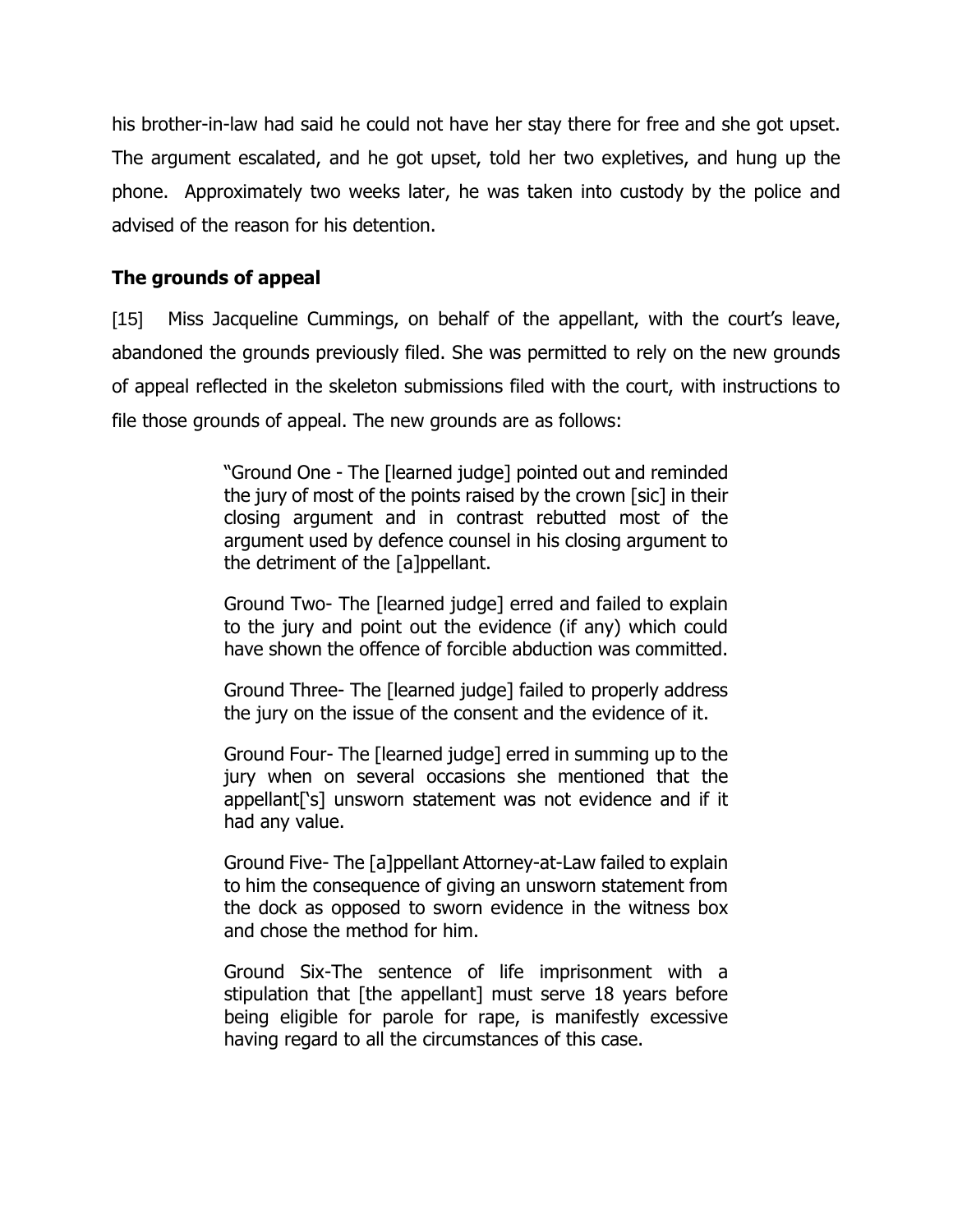Ground Seven- The sentence of 12 years for forcible abduction is manifestly excessive having regard to all the circumstances of this case."

## **Ground One: The [learned judge] pointed out and reminded the jury of most of the points raised by the crown [sic] in their closing argument and in contrast rebutted most of the argument used by defence counsel in his closing argument to the detriment of the Appellant.**

## The submissions

[16] The submissions of Miss Cummings concentrated on numerous examples that she argued constituted evidence in support of this ground. We have not set out herein each statement which Miss Cummings identified in her written and oral arguments, but we have examined the salient portions of the transcript on which reliance was placed and we have made observations that are developed hereunder.

[17] Mr Adley Duncan, on behalf of the Crown in response, submitted that the learned judge operated well within the bounds of permissible comment. Counsel noted that much of the ground covered by the judge in her direction were standard and similar to the elements of the prosecution's opening statement. Furthermore, the criticism that the judge rebutted the points raised by defence counsel in his closing argument was not borne out on an examination of the comments.

### **Discussion**

[18] The learned judge, in giving standard general directions on matters such as the respective roles and functions of the judge and jury, noted the portions thereof which the prosecution had also introduced to the jury, either in Crown Counsel's opening or closing address. Similarly, this was done in respect of the directions that the jurors ought not to arrive at a verdict "based on sympathy for, or bias against or towards either the complainant or the accused man".

[19] The learned judge advised the jury that in their deliberations and assessment of the witnesses, they may take into account the speeches and comments made by Mr Tom Tavares-Finson QC, who appeared for the appellant at trial and counsel for the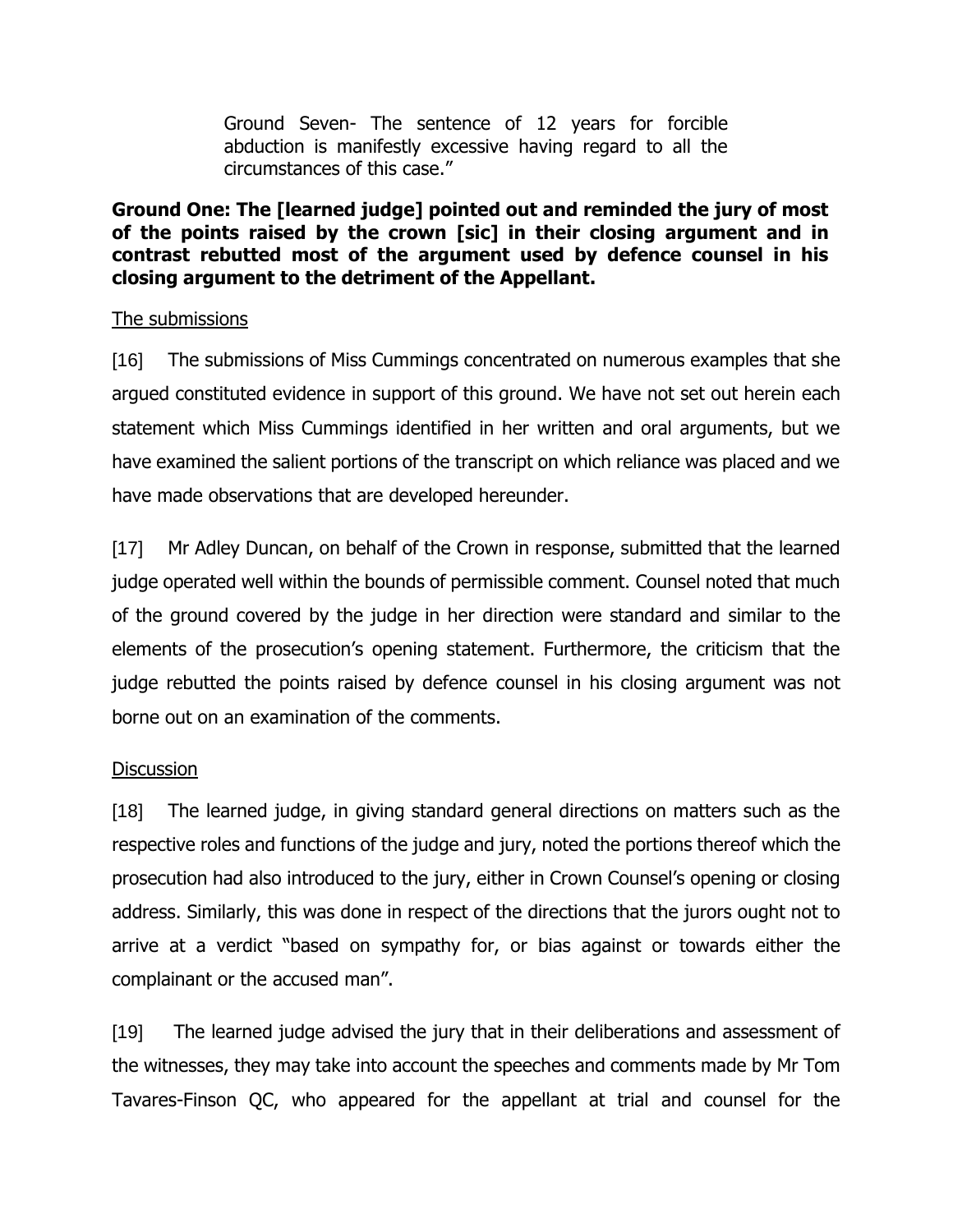prosecution, if they agreed with them, but were not bound to accept or adopt them. The jury was also properly directed that where the facts of the case are concerned, it was their judgment alone that matters. Furthermore, they were advised that if they did not agree with the judge's comments, those of Queen's Counsel or counsel for the prosecution, they should have no regard for such comments.

[20] The learned judge was obliged to assist the jury by summarising the case and, in reviewing the case for the prosecution, at various points, she incorporated the submissions of counsel for the Crown. In reviewing the defence asserted by the appellant, she repeated Queen's Counsel's submission as to how the evidence and the prosecution's case ought to be viewed. However, the learned judge's reference to these arguments was punctuated by reminders as to how the jury should treat the comments and submissions of counsel. In such circumstances, we find that there was no prejudice to the appellant.

[21] An example of how the learned judge referred to the comments by counsel is found at page 35 lines 2 to 15 of the transcript of the judge's summation, where she advised the jury to consider the defence's criticisms of the case for the prosecution in the following terms:

> "So, your task, Madam Foreman and members of the jury, includes the assessment of the evidence of witnesses, and especially that of the complainant, because she is the only witness as to fact as to the commission of this offence. So you will have to take heed of the criticisms that learned queen's counsel for the Defence made or pointed out. You will need to consider, with care, if there is any basis for queen's [sic] counsel's criticism. So, I will remind you, in a moment, of the more significant aspects of what the complainant said in her evidence here, and the challenges based on the crossexamination.

> So, counsel, on that basis, is asking you to say that the complainant is not a truthful witness, and you are to reject her evidence. As to what you make of it all, is entirely your assessment to make as judges of the facts."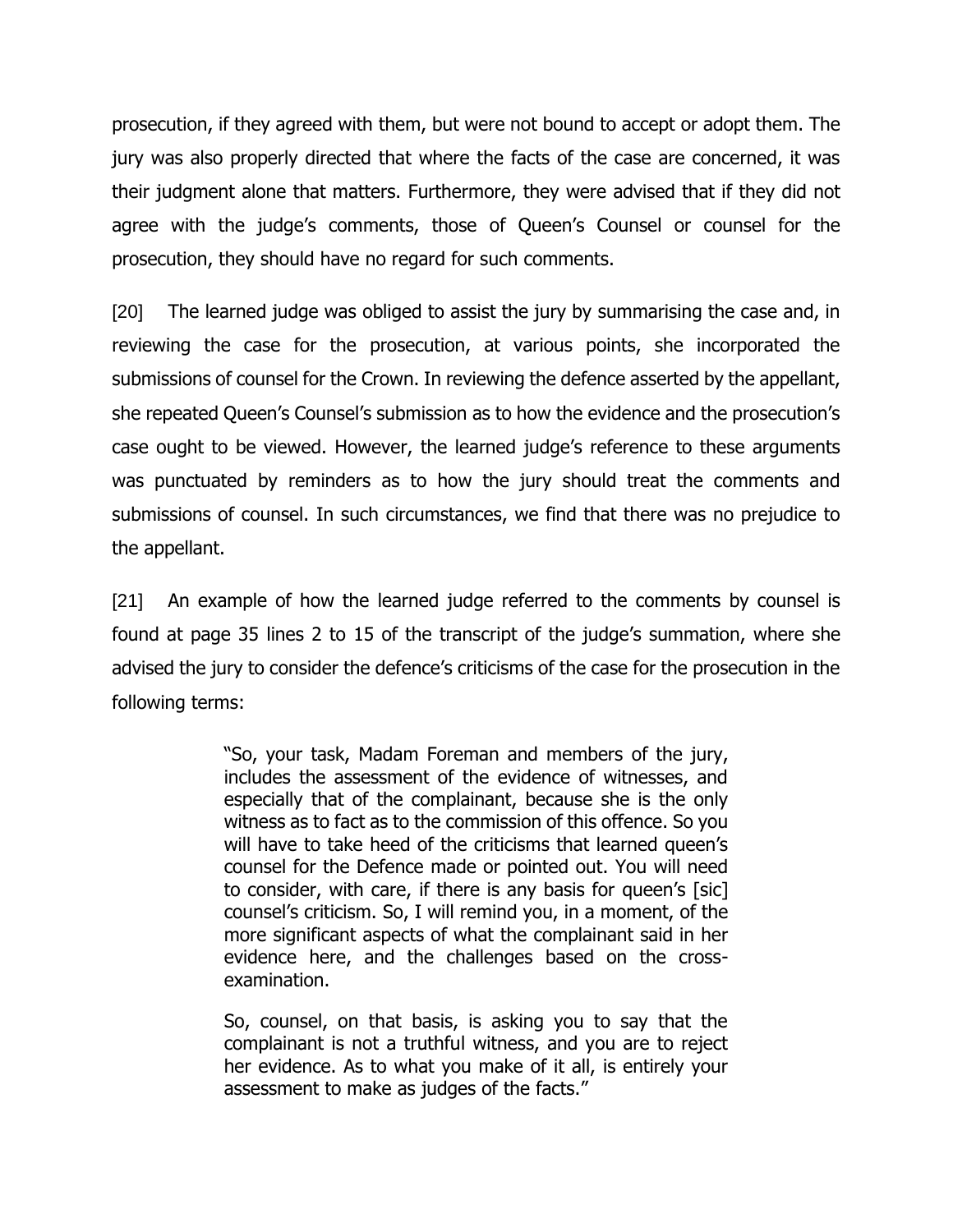[22] The learned judge also reminded the jury of the contrasting submissions of counsel in relation to the relative size of the complainant  $vis a vis$  the appellant, which was an issue raised for the jury's consideration on the defence's case. The issue was whether, given her admitted size advantage and employment as a security officer, the complainant was credible in her account of why she submitted to the appellant's demands for her to have sexual intercourse against her will. The learned judge's directions are found at page 26 line 14 to page 27 line 14 of the transcript of her summation and are as follows:

> "So, learned queen's counsel, Mr. Tavares Finson, of course, in advancing his client's defence, asks you to take all of these things into consideration, and to find that the complainant is not a credible witness. If you recall what the learned queen's counsel indicates, well, she is a security officer. So, as a security officer, is it likely that she would have just gone and just, in a docile way, just allow him to take advantage of her?

> On the other hand, Madam Foreman and members of the jury, you recall the comments, too, of learned counsel for the Prosecution that the mere fact that she might be a security guard, which is her profession, does not necessarily translate into who she is when she is not in her professional capacity, and because of the particular circumstances she might have found herself in at the time, with the door being locked, with the acts of aggression that were meted out to her, with her saying under cross-examination that she was looking for something to hit him with, but there was nothing there she was in an unfamiliar territory."

[23] The learned judge, at page 72, line 17 to page 73, line 9 of the transcript of her summation, on this issue of comparative size, made the following comments to the jury:

> "…Look at all those things and you take that into consideration whether she could really say that she was afraid, or is it like what Queen's Counsel is saying that as a security officer, as a security guard, she should have behaved in such a way that she could have overpowered the[appellant] accused man. If it is that she is saying that it is really rape, based on her size, based on his size, is it that she could have pushed him aside and I don't know what would happen after that if she didn't know we are the key was, but it is a matter for you, Madam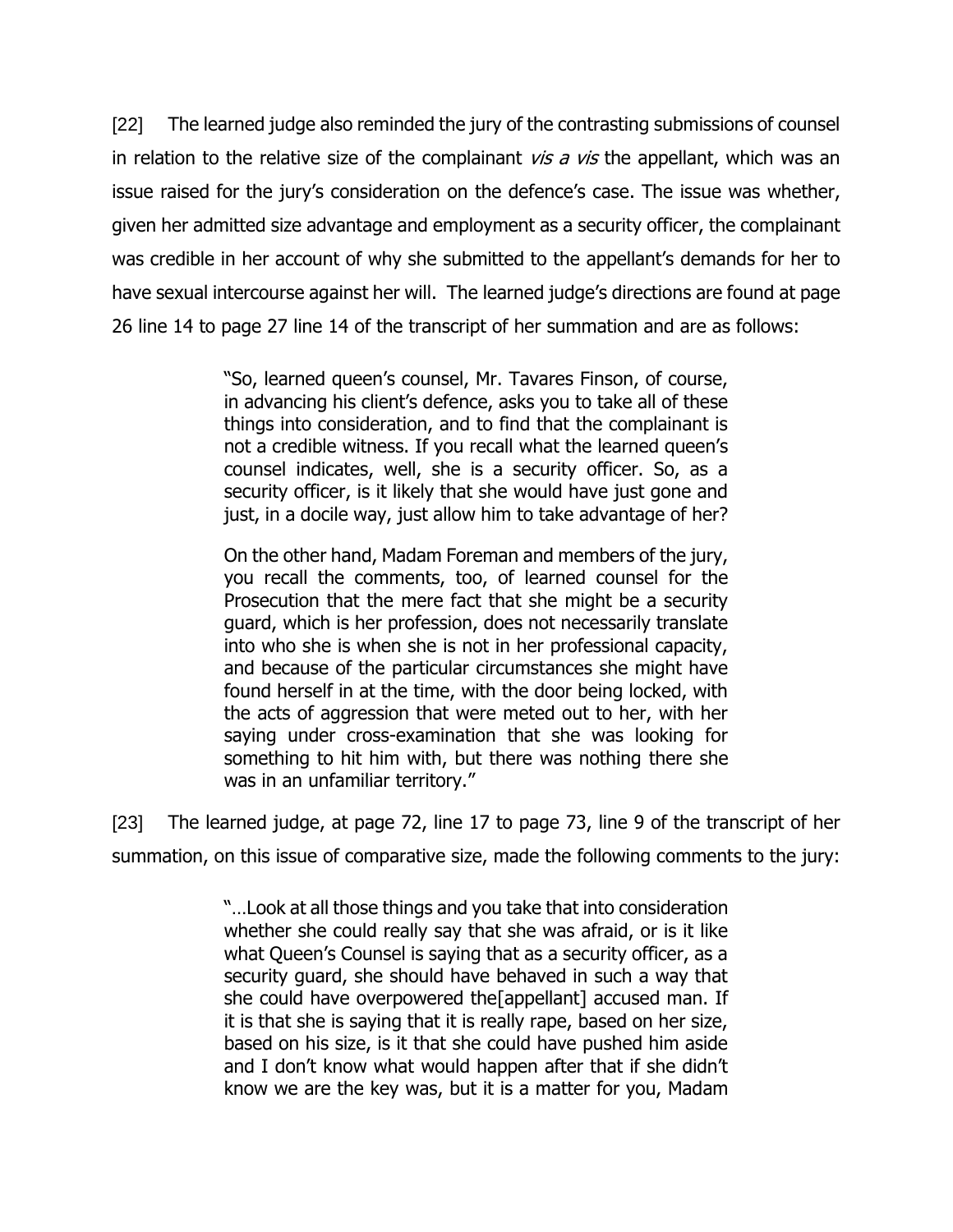Foreman and members of the jury. Which is why the learned Queen's Counsel is saying there was no rape, it was purely consensual."

[24] Miss Cummings also criticised the manner in which the learned judge treated Mr Tavares-Finson's address on the credibility of the complainant as found at page 36, line 20 to page 37, line 10 of the transcript. That portion is reproduced hereunder:

> "So, you can make a determination as to how she looks to you. And, make a determination based on her ability. You recall learned counsel for the Prosecution indicated that based on how she might have responded to the questions as asked, she came across as being a little simple. Learned queen's [(sic] counsel is saying she can't be a security officer and be simple; however, Madam Foreman and members of the jury, I am sure you must know the word 'naïve'. It doesn't mean that the mere fact that she might be a security officer, it doesn't mean she cannot be naive or simple; but, it is a matter for you, Madam Foreman and members of the jury, how you treat with that."

[25] In our opinion, the learned judge clearly left it to the jury to do their own assessment of this element of Queen's Counsel's submission, although she offered her own possible view of those submissions but with the caveat that, ultimately, it was a matter for them as to how they would treat with the issue.

[26] We also do not accept that the learned judge raised issues to the jury that were unnecessary and which could confuse them, thereby causing them to wrongly convict the appellant. Counsel for the appellant has referred to a number of portions of the transcript to support the assertion in this regard; however, none of the referenced portions support the complaint which was made, and we do not find it necessary to address them seriatim.

[27] Ultimately, we, do not find any merit in this ground of appeal.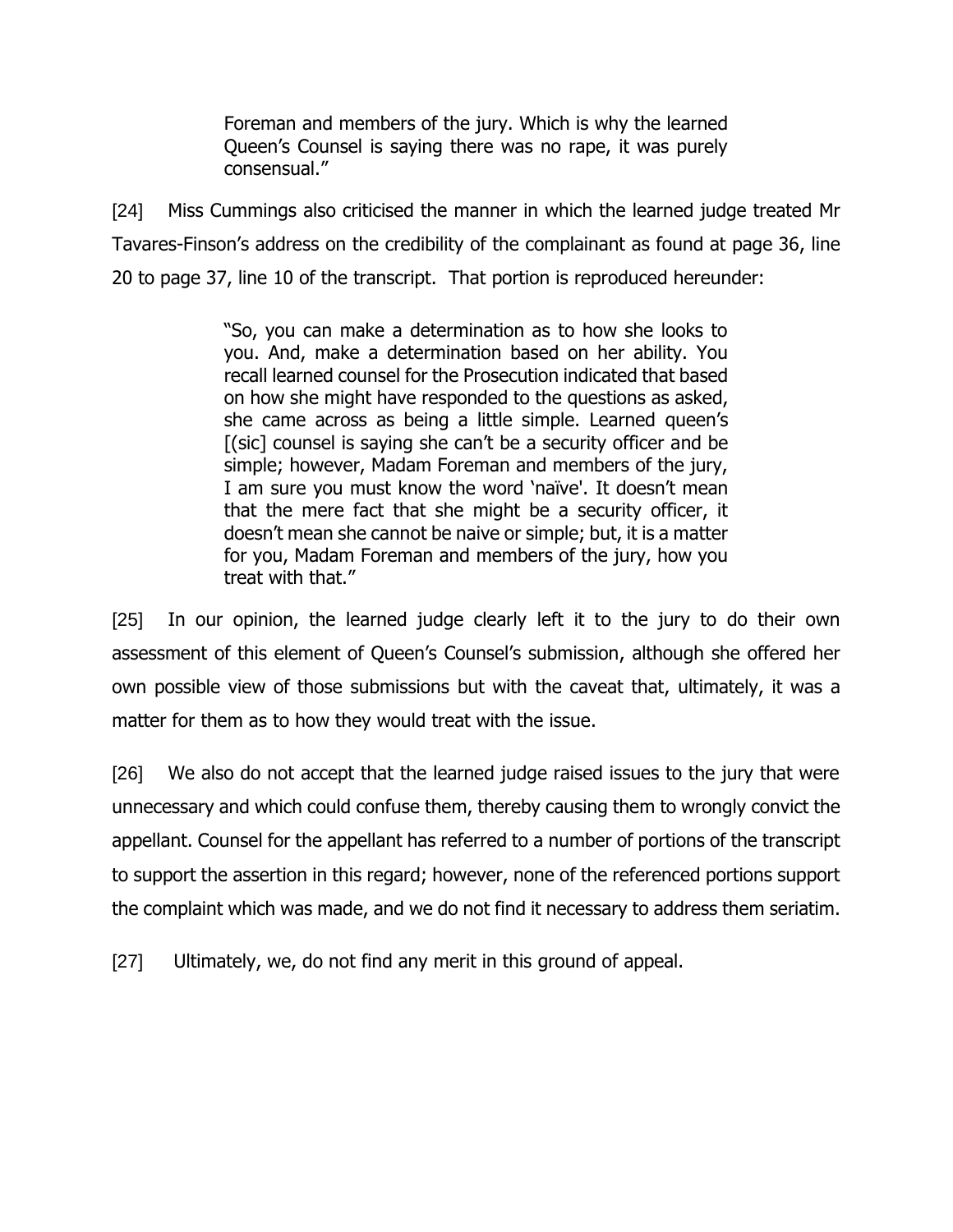**Ground Two- The [learned judge] erred and failed to explain to the jury and point out the evidence (if any) which could have shown the offence of forcible abduction was committed.**

### The submissions

[28] Miss Cummings submitted that the learned judge erred in finding that force was used in the commission of forcible abduction where, on the evidence, the appellant "boxed" the complainant twice in her face and shoved her on the bed as part of the sexual assault.

[29] Counsel for the Crown submitted that the learned judge gave clear and correct directions on the offence of forcible abduction and also referred to the evidence adduced by the prosecution, which was capable of establishing the commission of that offence. This, he said included the evidence that the appellant "boxed" the complainant twice and shoved her on the bed.

## **Discussion**

[30] In treating with this issue, the learned judge explained to the jury at page 18, lines 14 to 25 that the offence of forcible abduction is committed when a person, by force, takes away or detains another person, against her will with intent to have sexual intercourse with her or commit grievous sexual assault upon her. These directions constituted an accurate explanation of the offence pursuant to section 17 of the Act for which the appellant had been indicted.

[31] The learned judge, in addressing the issue of force, commented at page 19 of the transcript as follows:

> "Therefore, the Crown has to prove firstly that [the appellant] used force to detain [the complainant]. Secondly, that he did so against the will of the [complainant] and thirdly that at the time he intended to have sexual intercourse with her. The Crown is saying that the force used was when the [appellant] boxed her twice in her face and then shoved her on the bed. Based on the evidence that was marshalled, that is the evidence that the Crown is asking you to consider to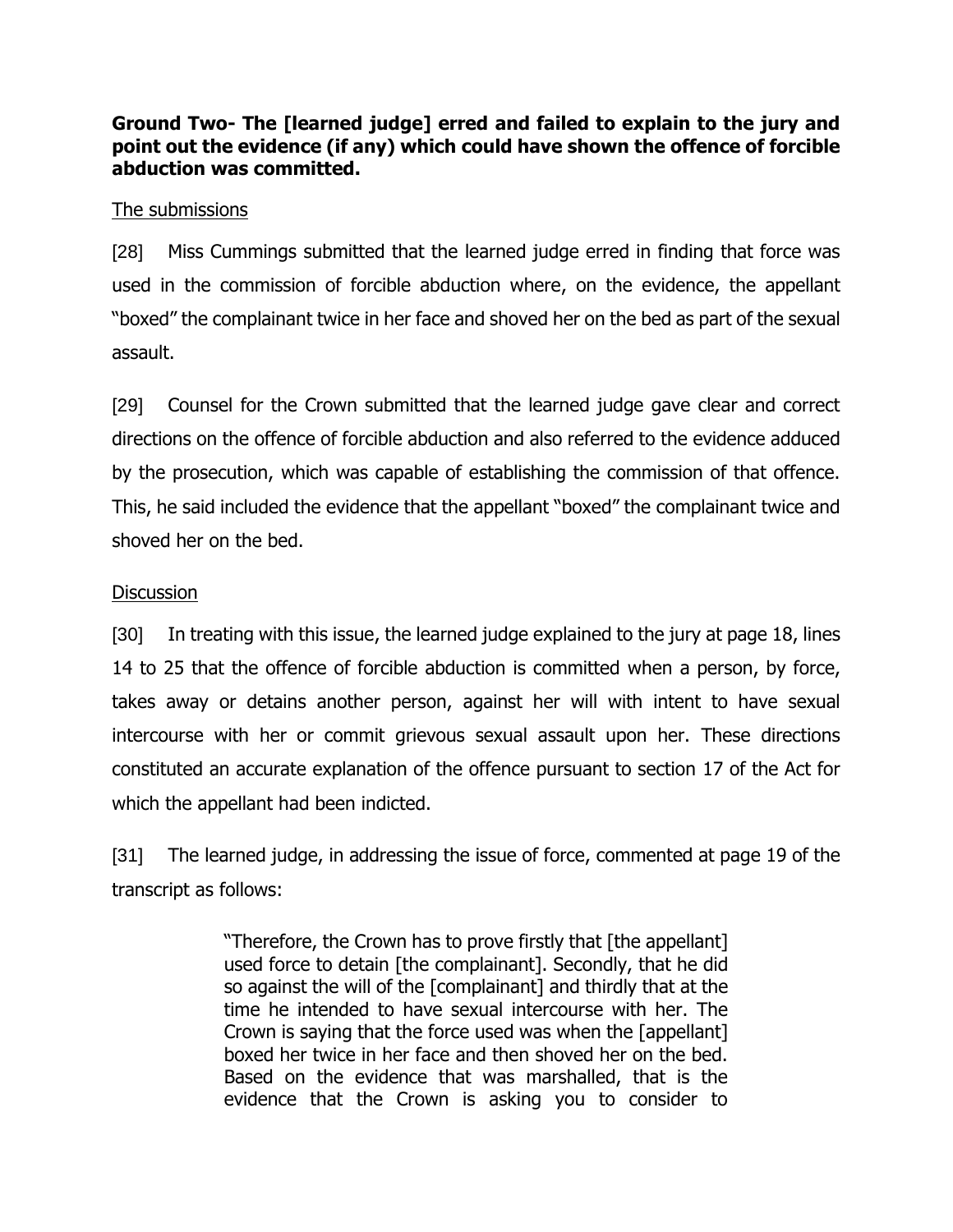determine whether you believe or are satisfied that you feel sure that this type of force that was used, if you believe her, would have been the kind of force that he used to detain her in that room. It is a matter for you to assess the circumstances of this case, examine the evidence carefully and determine whether the prosecution has satisfied you that you feel sure that this ingredient of force was used to detain [the complainant] on the 27<sup>th</sup> of December, 2014."

[32] At page 107 of the transcript, the learned judge gave additional directions to the jury on forcible abduction as follows:

> "So, for the offence of Forcible Abduction, therefore in the circumstances of this case, as I said, the Prosecution had to prove certain things to you, and you look at that, that at the time on the  $27<sup>th</sup>$  of December 2014, you must look and determine for yourselves whether on that occasion the[appellant] used force to detain [the complainant] in the room at 1 Salkey Avenue, and that at the time he did so, it was against her will; so, she did not give consent to him keeping her in that room. When he took the key and he locked her in there with him and discarded the key to a place where she would not know, necessarily, where to find it. You look at all those factors. That at the time he intended, when he detain her, he detained her for the purpose of having sexual intercourse with her, and that was his intention at the time. And you remember who I gave you the direction with respect to intention and what you should look for."

[33] It was submitted by Miss Cummings that the learned judge "did not match" the evidence with the ingredients of the offence. Respectfully, we do not accept that there is merit in these submissions. The learned judge identified the elements of the offence and reminded the jury of the 'detention' by placing the key in a place where the complainant would not necessarily know where to find it. She also properly left for the jury's consideration the evidence of the complainant as to the physical violence used by the appellant and whether that was sufficient force, together with the locked door and hidden key, to detain her for the purpose of having sexual intercourse with her. The totality of directions of the learned judge in respect of the offence was, therefore, quite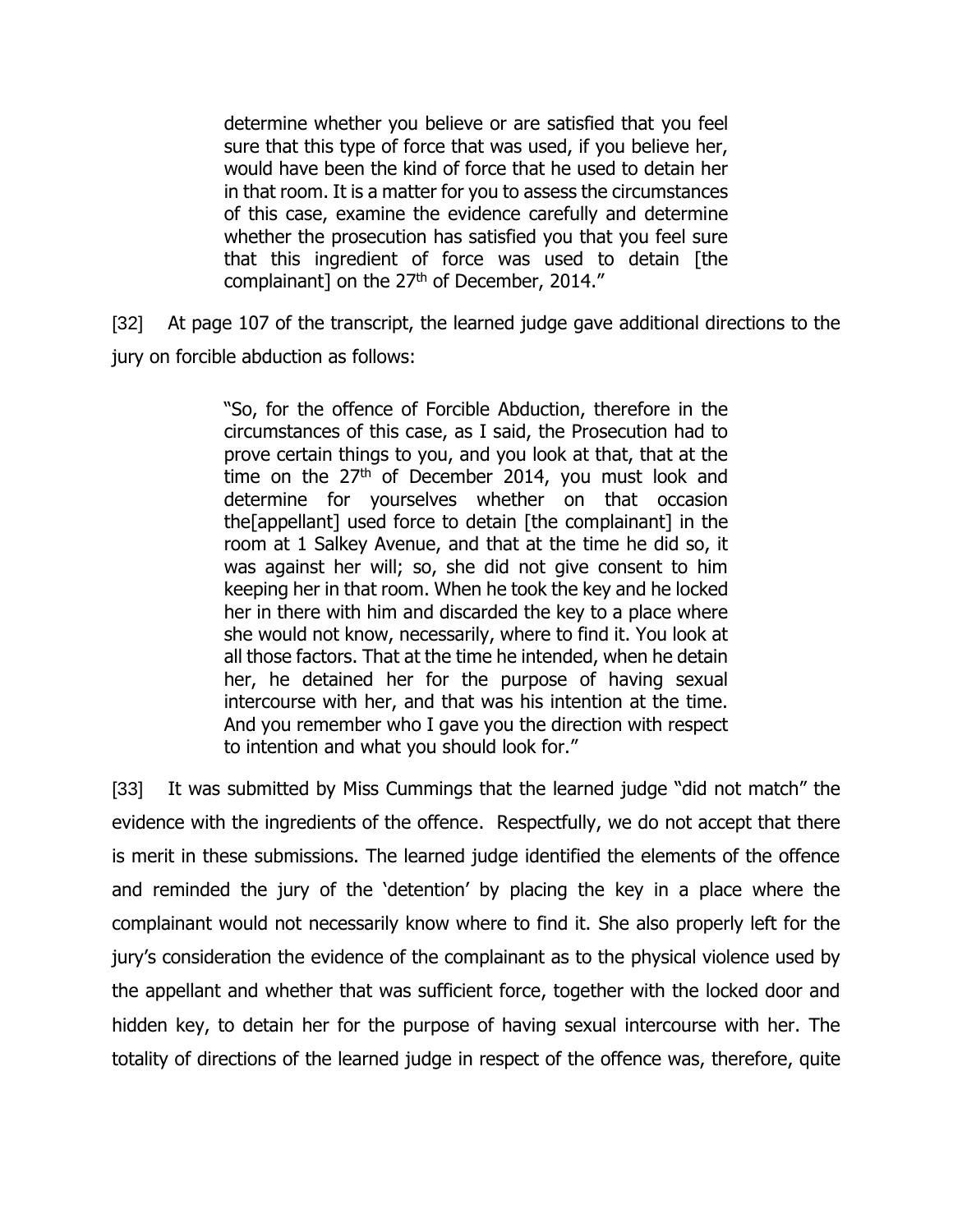appropriate and adequate to have assisted the jury in making a determination as to whether the offence had been committed. This ground is without merit.

# **Ground Three-The [learned judge] failed to properly address the jury on the issue of the consent and the evidence of it.**

## The submissions

[34] It was submitted that the learned judge should have explained to the jury that the appellant could have had a reasonable belief that the complainant was consenting to sexual intercourse and, in those circumstances, he ought to be acquitted. The evidence of this belief, counsel submitted, is the fact that the complainant walked voluntarily with the appellant to his house and voluntarily took off her clothes when they had sex. Furthermore, afterwards, she walked out with the appellant. It was forcefully advanced by Miss Cummings that the learned judge should have explained to the jury that the appellant could have had an honest belief that the complainant was consenting to sexual intercourse, in the absence of that direction the appellant ought to be acquitted.

[35] In his response, Mr Duncan submitted that for a specific direction on honest belief to have been required, the circumstances must be such that, on the evidence, such honest belief could have been inferred, or that such honest belief was asserted by the defence. He emphasised the fact that the appellant in his unsworn statement from the dock did not deny that he had sexual intercourse with the complainant but asserted that it was consensual. He referred to the cases of **Loveroy Henry** [2019] JMCA Crim 43 and **Denjah Blake v R** [2014] JMCA Crim 19 in an effort to illustrate the circumstances in which it was incumbent on the judge to give the honest belief direction and submitted that the instant case is distinguishable. He posited that the common thread running through both these cases is the non-communication by the complainant to the appellant of her lack of consent and that this was the basis for the court concluding that the honest belief direction was necessary.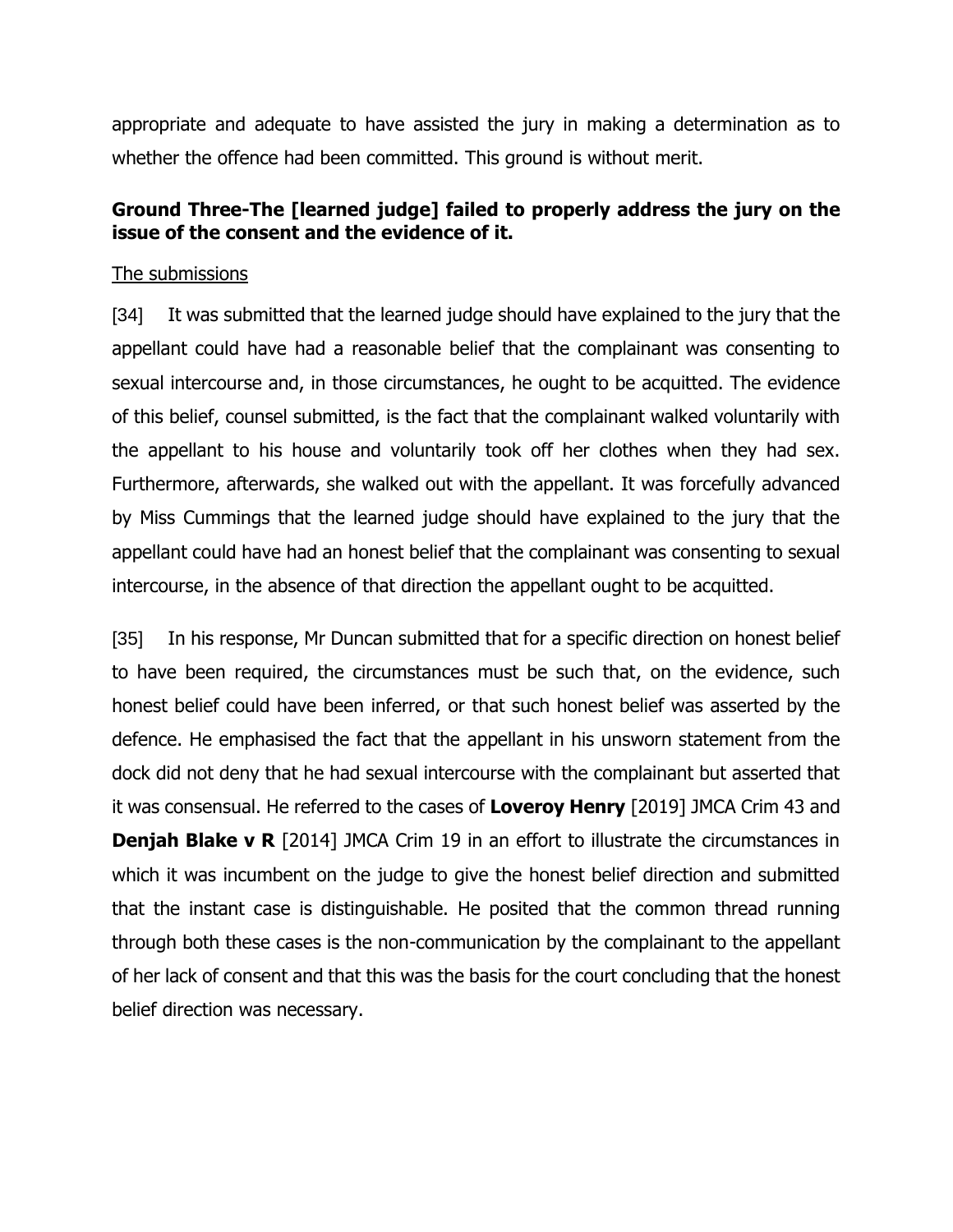#### **Discussion**

### The origin and evolution of the honest belief direction

[36] Prior to the Act, rape in Jamaica was a common law offence defined as "the unlawful carnal knowledge of a woman without her consent". This was the usual statement of the offence in indictments. In order to prove that the offence of rape occurred, the prosecution was required to prove that:

- 1. there was sexual intercourse;
- 2. it was non-consensual; and
- 3. that the accused man had the requisite *mens rea.*

[37] The term *mens rea*, Latin for "guilty mind", is a fundamental feature of common law as well as statutory offences. The learned authors of Archbold Criminal Pleading, Evidence and Practice 2013, 13<sup>th</sup> edition at paragraph 17-1, cite with approval Smith and Hogan Criminal Law  $13<sup>th</sup>$  edition, which contains the following observation:

> "Mens rea is a term which has no singular meaning. Every crime has its own *mens rea* which can be ascertained only by reference to its statutory definition or the case law. The most we can do is to state a general principle, or presumption, which governs its definition… The result is that the best we can do by way of a general definition of *mens rea* is as follows: 'Intention, knowledge or recklessness with respect to all the elements of the offense together with any material intent which the definition of the crime requires.' (at pp.134-136)."

[38] Section 3(1) of the Act provides as follows:

"3.–(1) A man commits the offence of rape if he has sexual intercourse with a woman –

- (a) without the woman's consent; and
- (b) knowing that the woman does not consent to sexual intercourse or recklessly not caring whether the woman consents or not."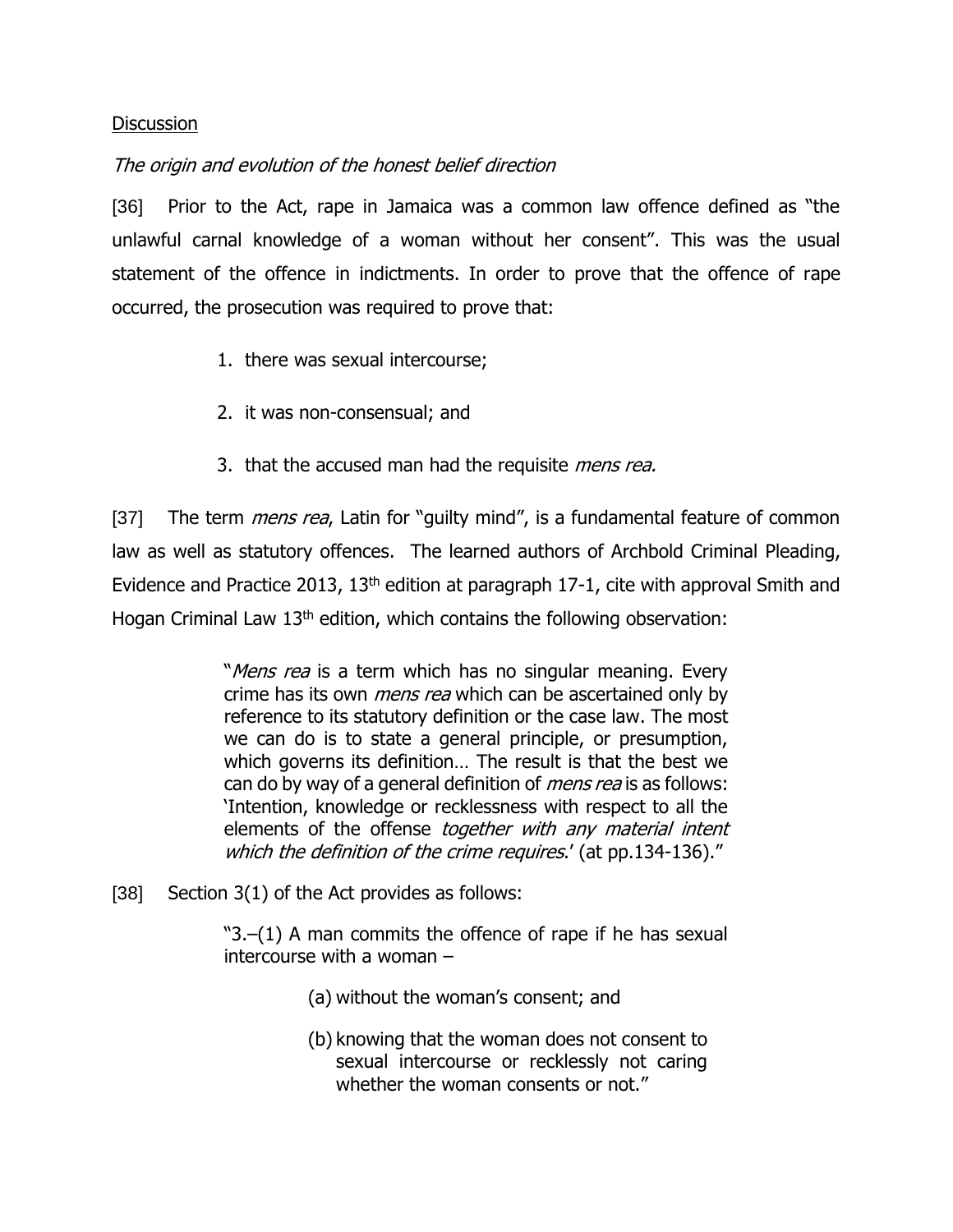[39] Consent is not defined in the Act; however, section 3(2) provides circumstances in which consent is not to be treated as existing as follows:

> "(2) For the purposes of subsection (1), consent shall not be treated as existing where the apparent agreement to sexual intercourse is –

- (a) extorted by physical assault or threats or fear of physical assault or threats or fear of physical assault to the complainant or to a third person; or
- (b) obtained by false and fraudulent representation as to the nature of the act or the identity of the offender."

[40] It is, therefore, reasonable to conclude that consent for the purposes of the Act means free or voluntary agreement, without those specific elements described in section 3(2), and conceivably, others as well, which may arise on the facts of each case. In other words, there must be "the freedom and capacity to make that choice" borrowed from the words used in section 74 of the United Kingdom Sexual Offences Act, 2003.

[41] The landmark case of **Director of Public Prosecutions v Morgan** [1976] AC 182, shaped the modern law in relation to the *mens rea* for the common law offence of rape and arose out of unusual and sordid facts. The defendant Mr Morgan, a senior officer in the Royal Air Force, invited the three other defendants, who were younger and junior members of the force, to his house and suggested to them that they have sexual intercourse with his wife, to whom they were complete strangers. The men's case was that they were incredulous, initially, but were persuaded when Mr Morgan told them of his wife's unusual sexual desires and provided them with condoms. They asserted that they were told to expect resistance from the wife but that this would be feigned on her part.

[42] The wife's evidence was that she did not consent, and her account of the event and the extent of her resistance suggested that the accused men could not have reasonably believed that she was consenting. Her evidence was that she was awakened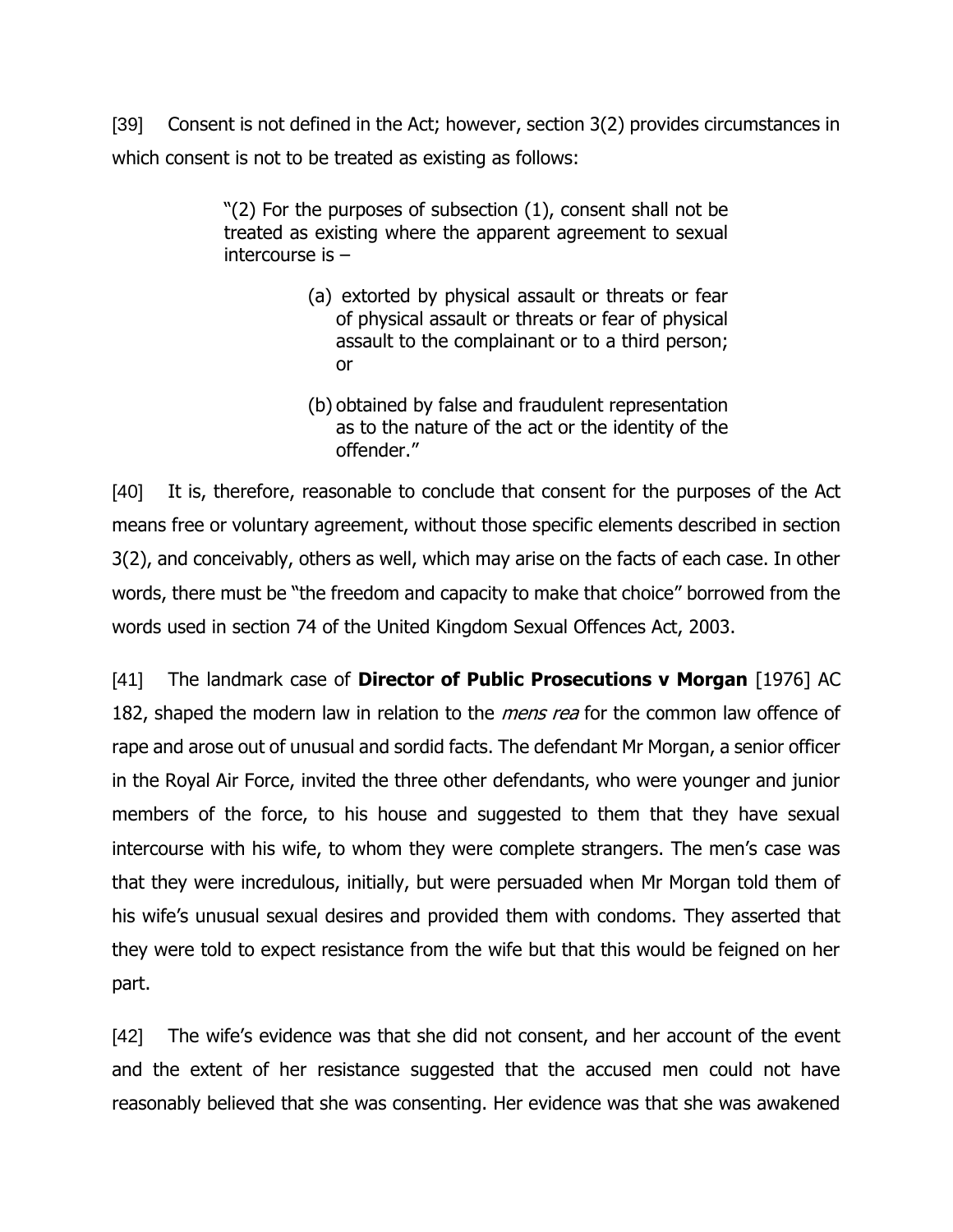and taken from the room in which she slept with one of her children to another room where her limbs were restrained while the other defendants took turns having sexual intercourse with her.

[43] On appeal to the House of Lords, Lord Hailsham of St Marylebone, in writing for the majority of the court, at page 210, made the following observation:

> "I believe that 'mens rea' means 'guilty or criminal mind,' and if it be the case, as seems to be accepted here, that mental element in rape is not knowledge but intent, to insist that a belief must be reasonable to excuse is to insist that either the accused is to be found guilty of intending to do that which in truth he did not intend to do, or that his state of mind, though innocent of evil intent, can convict him if it be honest but not rational."

[44] At pages 213-214, Lord Hailsham further acknowledged that *mens rea* means a number of different things in relation to different crimes and arrived at the following conclusion:

> "Once one has accepted, what seems to me abundantly clear, that the prohibited act in rape is non-consensual sexual intercourse, and that the guilty state of mind is an intention to commit it, it seems to me to follow as a matter of inexorable logic that there is no room either for a 'defence' of honest belief or mistake, or of a defence of honest and reasonable belief or mistake. Either the prosecution proves that the accused had the requisite intent, or it does not. In the former case it succeeds, and in the latter it fails. Since honest belief clearly negatives intent, the reasonableness or otherwise of that belief can only be evidence for or against the view that the belief and therefore the intent was actually held, and it matters not whether, to quote Bridge J. in the passage cited above, 'the definition of a crime includes no specific element beyond the prohibited act.'''

[45] Consequently, the House of Lords held that the learned trial judge had misdirected the jury to the extent that he said that the jury could convict the accused men if they had no reasonable grounds for believing that the complainant was consenting when they had sexual intercourse with her.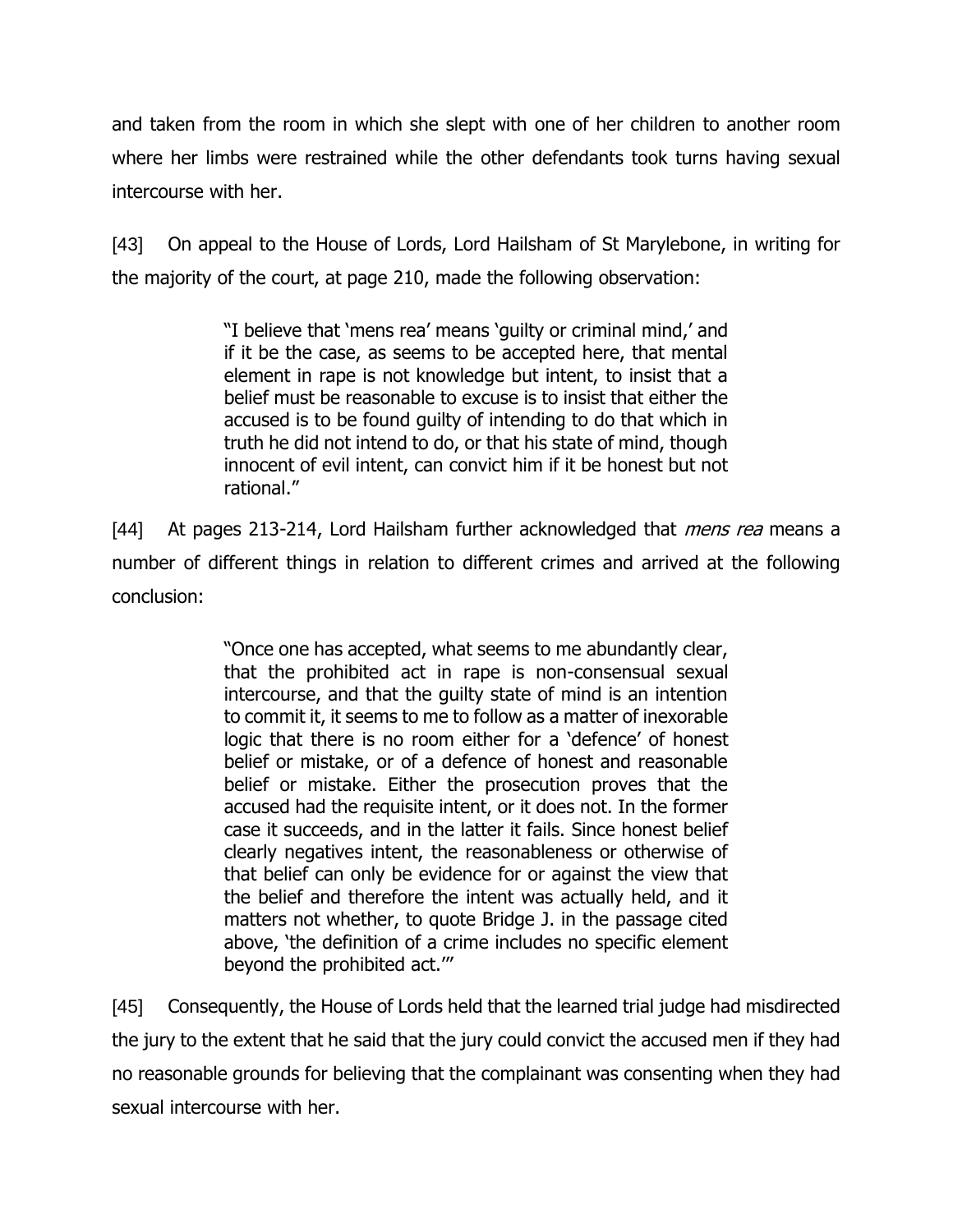[46] In addressing the issue of consent in the instant case, this is how the learned judge treated it at page 23 to 25 of the transcript:

> "Now, the second ingredient is with respect to consent, so it must be without consent, with respect to Rape. If the complainant yields through fear or duress or exhaustion, this is not consent.

> Thirdly, the third ingredient is recklessly not caring whether the complainant consented or not. A man is reckless in the sense required, when he carries out a deliberate act, knowing or closing his mind to the obvious fact that there is some risk of damage resulting from the act; but, nevertheless, continuing in the performance of that act.

> You will recall from the evidence that the complainant said she told the accused no, she didn't want to have sex with him, that she was afraid so she took off her clothes, that he shoved her on the bed after boxing her or slapping her in the face twice. She also said that she was not in for this, her words. And also, her words were, "Why are you doing this to me?" She said also, she began crying and feeling scared and afraid. She said she told the accused to stop, but he wouldn't stop. So, you have to look at all the circumstances of this case and determine whether the Prosecution has satisfied you so that you feel sure that they have proven these ingredients and thereby proving the guilt of the accused.

> So, you may find that based on what I have outlined to you, it reminds you of those aspects of the evidence, you may find that there was the aspect of recklessness, he didn't really care whether she was consenting or not, and the fact that when she said she was scared or feeling afraid, that too would have been one of the ingredients that would have been proven with respect to the offence of Rape. If you so accept that evidence, then you may find that accused man guilty. If you are not sure, then Madam Foreman and members of the jury, you will have to acquit."

[47] The need for the honest belief direction arises whenever there is evidence that is capable of supporting consensual sexual intercourse, together with an honest belief by the accused that the complainant was consenting. This evidence may include, but is not limited solely to, the non-communication by the complainant that she is not consenting.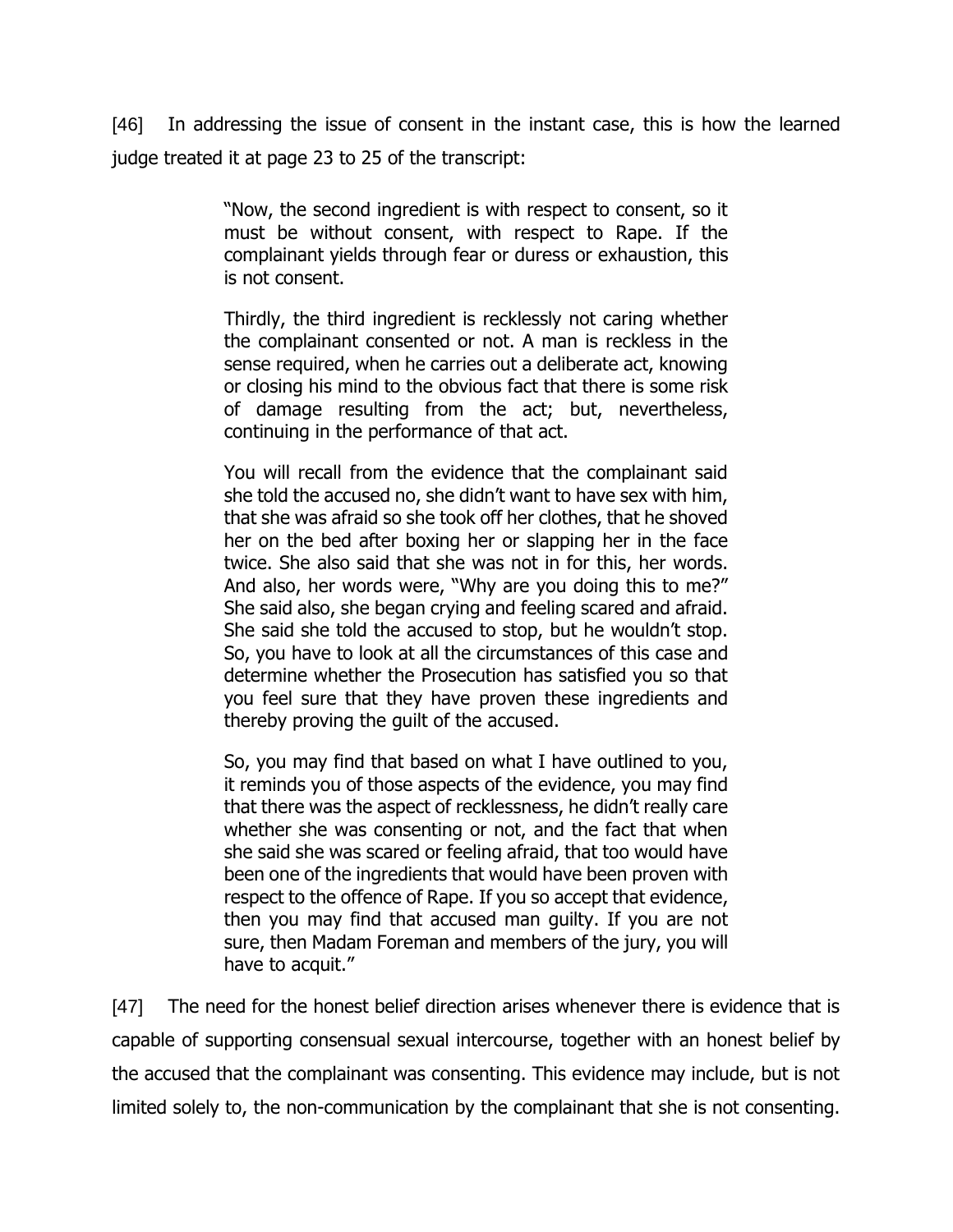In both **Denjah Blake** and **Loveroy Henry**, there was evidence that justified the honest belief direction and in the latter case the assertion of honest belief in the complainant's consent was positively raised by the accused. Both these cases were relied on by the Crown to illustrate the circumstances in which such a direction is necessary and to suggest that because the facts of the instant case are distinguishable, no such direction was required.

[48] In **Denjah Blake** the complainant, a young woman of 21 years, was walking on her way to work at approximately 6:40 am. She stated that on passing what appeared to be an abandoned building, the appellant called out to her and she initially ignored him. His calls became more aggressive and he appeared on the step of the building with his hand at his waist and told her to "come here, mi strap", which she understood to mean he was armed with a gun. In colloquial language, he then indicated that he wanted to have sex with her. She said the appellant proceeded to have sexual intercourse with her without her consent and forced her to perform oral sex. They were interrupted by a man and the appellant took her to another location inside the building where the sexual assault on her continued. The complainant testified that she was compliant because she was afraid. The appellant denied having been armed with a firearm or saying that he was, and asserted that the sexual intercourse was consensual. On the facts of the case there was, therefore, evidence that was capable of supporting consensual sexual intercourse together and an honest belief by the accused that the complainant was consenting.

[49] In **Loveroy Henry**, the complainant was at a bus stop when the appellant, a taxi driver who was known to her and who lived in the same community as her, came along and offered her a ride home. She accepted and entered the vehicle. The complainant's evidence was that the appellant deviated from the usual route and touched her inappropriately. He indicated that it was a long time that he had been asking her to have sexual intercourse with him and he introduced the possibility of doing it against her will by his use of the words "…a hold man fi hold you down and tek it". The complainant said that she did not respond to him because she was nervous and did not know how to respond.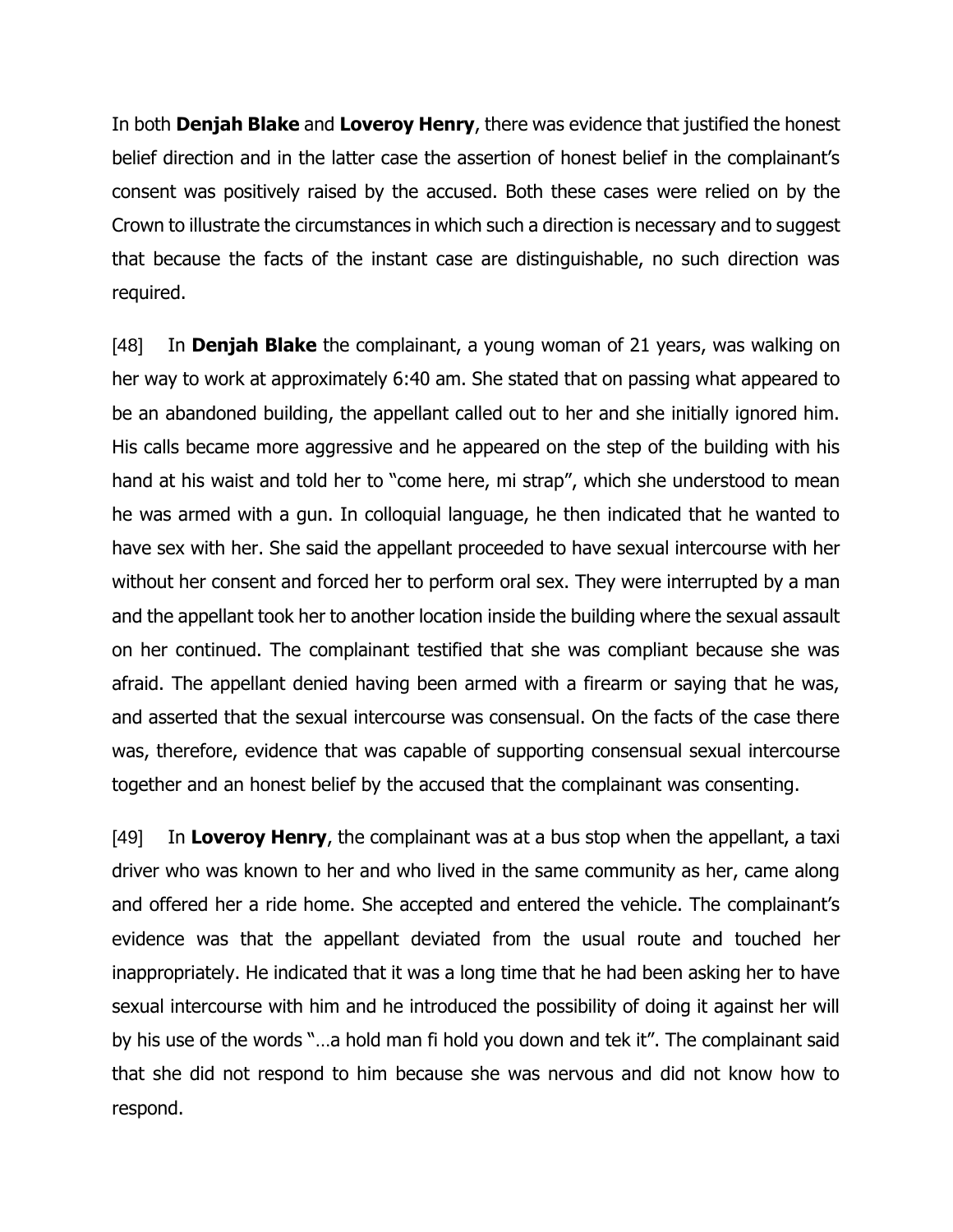[50] During the course of the journey the appellant told the complainant that he needed to stop at his friend's house and she said "[o]kay". He stopped and left the complainant alone in the vehicle, then returned and drove in the opposite direction from her home. The appellant drove the vehicle into bushes and repeated his request for sex. She told him "no", continued to cry and expressed her wish to go home. He stopped the vehicle and ordered her to get into the back seat, which she did. He then told her to remove her panties but she did not. He tried to remove them unsuccessfully then repeated his demand after which she complied. The complainant's explanation for doing so was that she was afraid and unsure as to what else to do. The appellant then had sexual intercourse with the complainant twice without her consent.

[51] The appellant gave an unsworn statement from the dock in which he asserted his honest belief that the complainant had consented to having sexual intercourse. He stated that they discussed sex prior to him stopping at his friend's home and that they had sexual intercourse after leaving that location. The learned judge, on those facts, gave the honest belief direction.

[52] On the facts of **Loveroy Henry**, the complainant communicated her lack of consent. She told him "no" when he asked her for sex and although she removed her panties voluntarily, she continued to cry. Her communication was, therefore, verbal and non-verbal. Accordingly, we do not accept the submission by Mr Duncan, that the common thread running through both these cases is the non-communication by the complainant to the appellants of her lack of consent and that this was the basis of the court concluding that the honest belief direction was necessary. However, more importantly, we accept his submission that for a specific direction on honest belief to have been required, the circumstances must be such that, on the evidence, such honest belief could have been inferred, or that such honest belief was asserted by the defence, and that both these elements were absent in this case.

[53] There are two cases of this court which were not commended to us for our consideration by counsel, but which we also find to be particularly instructive on the issue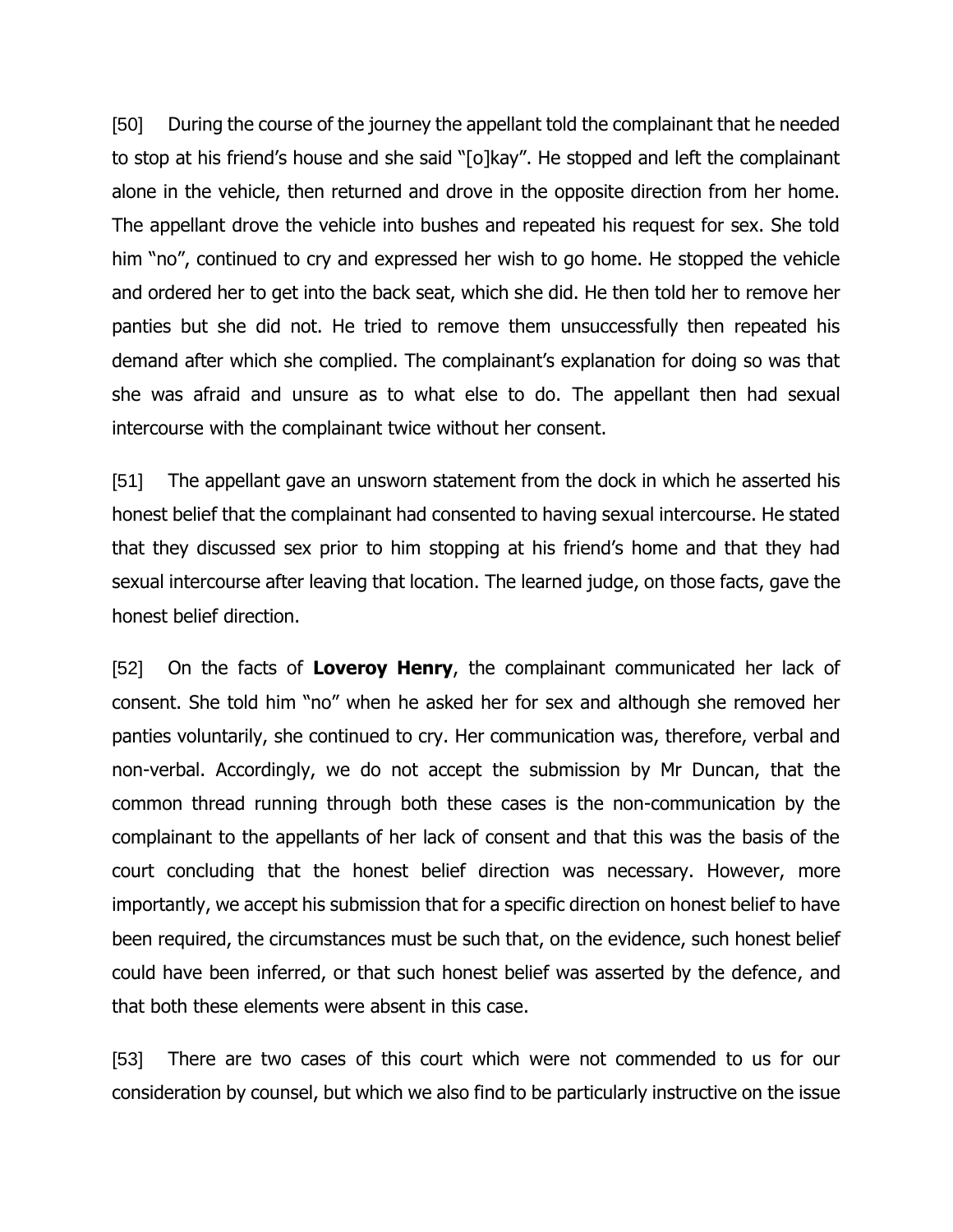of the honest belief direction. The first is **R v Aggrey Coombs** (unreported), Court of Appeal, Jamaica, Supreme Court Criminal Appeal No 9/1994, judgment delivered 20 March 1995. In that case, the complainant and the applicant were known to each other. The applicant was a part-time taxi operator whose services were used periodically by the complainant and other members of her family. On the day in question, the complainant was at a taxi stand waiting and spoke to the applicant who advised her that he could take her home but had to make a stop to collect something. She entered his taxi for him to take her home but he lured her to the premises where he sexually assaulted her. The applicant admitted having sexual intercourse with the complainant but said it was consensual.

[54] It was argued on appeal that the judge misdirected the jury on the issue of whether the applicant honestly believed that the complainant had consented. Wolfe JA (as he then was) stated at page 4 as follows:

> "This clearly was not an honest belief situation, consequently no direction on honest belief was required. While it is incumbent on a trial judge to leave for the consideration of the jury every defence which properly arises on the evidence, there is no obligation on a trial judge to leave to the jury fanciful defences for which there is no evidential support and a trial judge should not indulge in this kind of patronage.

> The question of honest belief in a case of rape only arises where the man misreads or misunderstands the signals emanating from the woman. What the defence of honest belief amounts to is really this: I had sexual intercourse but I did so under the mistaken belief that she was consenting. That plainly was not what the applicant put forward as his defence."

[55] The second case is **R v Clement Jones** (unreported), Court of Appeal, Jamaica, Supreme Court Criminal Appeal No 5/1997, judgment delivered 27 April 1998. In that case, the judge gave directions on honest belief but erred in applying the objective standard as opposed to the subjective standard that was established in the decision of **DPP v Morgan**. The court referred to the statement of Wolfe JA in **R v Aggrey Coombs**,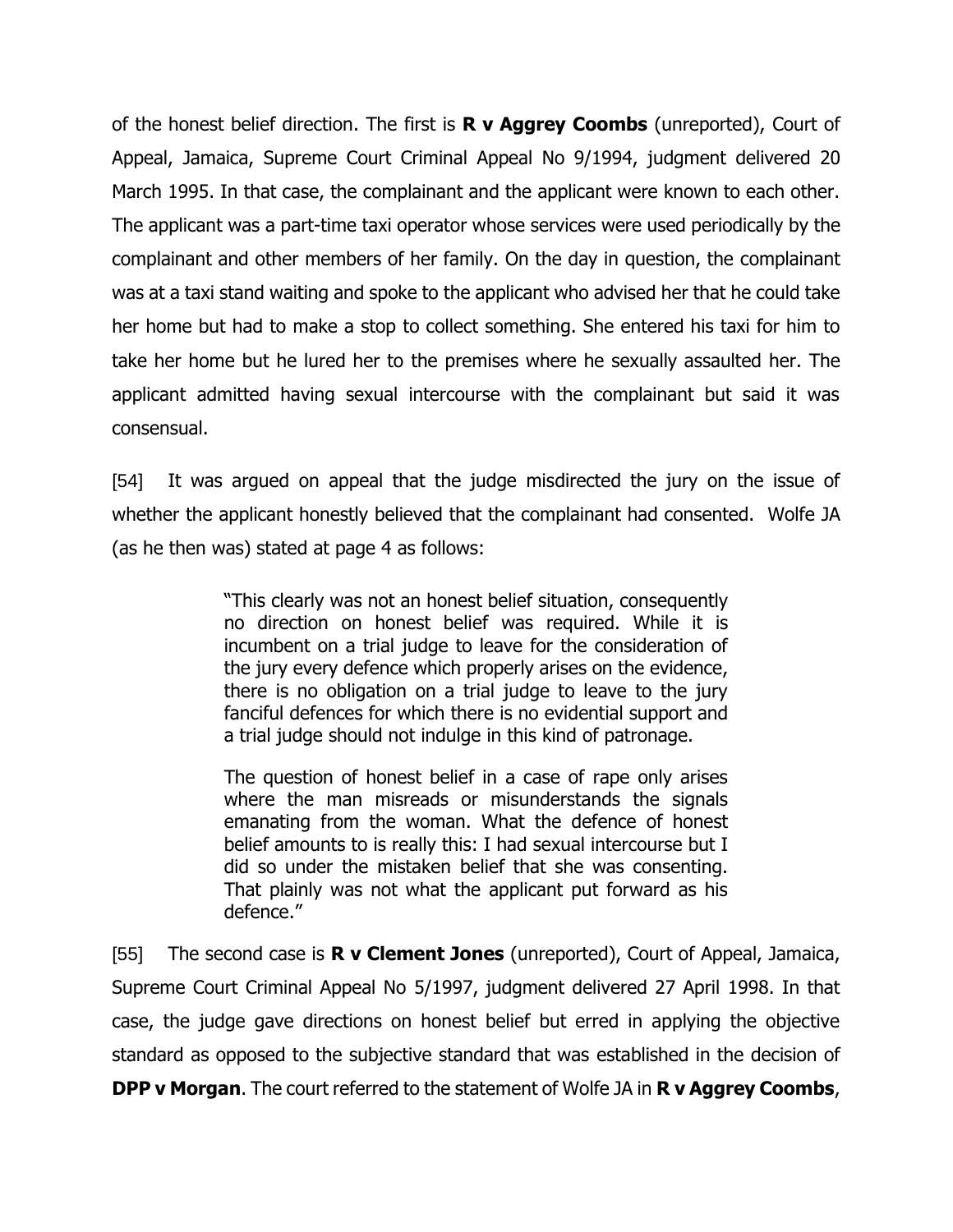which is quoted above, and held that on the evidence, directions as to honest belief were totally unnecessary and could be regarded as otiose.

[56] In **R v Clement Jones**, the complainant and the appellant were members of the same church and the appellant was accustomed to taking her to church on Fridays. The complainant's version of the events was that on the day in question, the appellant visited her workplace at approximately 4:00 pm and told her he wanted to speak with her. He invited her to sit in his vehicle and she did so. He told her that he wanted to have an intimate relationship with her and she told him she did not agree to that. The appellant drove off the vehicle with the complainant and told her that he was going to Port Royal to collect something for his boss and would take her to the church on the return journey.

[57] When they arrived at Port Royal, the appellant drove into a swampy, bushy area where he made sexual advances which were rejected. He then slapped and punched the complainant several times and threatened to kill her. He forcibly removed her panties and held a knife at her throat. He demanded that she remove her dress, which she did after which he forced her feet apart and had sexual intercourse with her. Thereafter, he threatened to kill her but the complainant begged him not to so. He then dropped the knife, and proclaimed his love for her. He detained her inside the car until approximately 7:30 pm, when he drove from Port Royal and took her to church. When she arrived at church she was in a distressed condition and she told a "sister" what happen. She was taken to Up Park Camp where the appellant was stationed and she made a report. She was then taken to the Cross Roads Police Station where she made another report. The following day she was examined by a doctor, who in giving medical evidence, opined that the injuries he observed to the inner portion of both her thighs and her private parts were not consistent with consensual sexual intercourse.

[58] The appellant's version was that the complainant and himself had had an intimate relationship over the period of three months and clandestinely had sexual intercourse. On the day in question, it was the complainant who suggested that they drive to Port Royal before going to church. The sexual intercourse on that day was by arrangement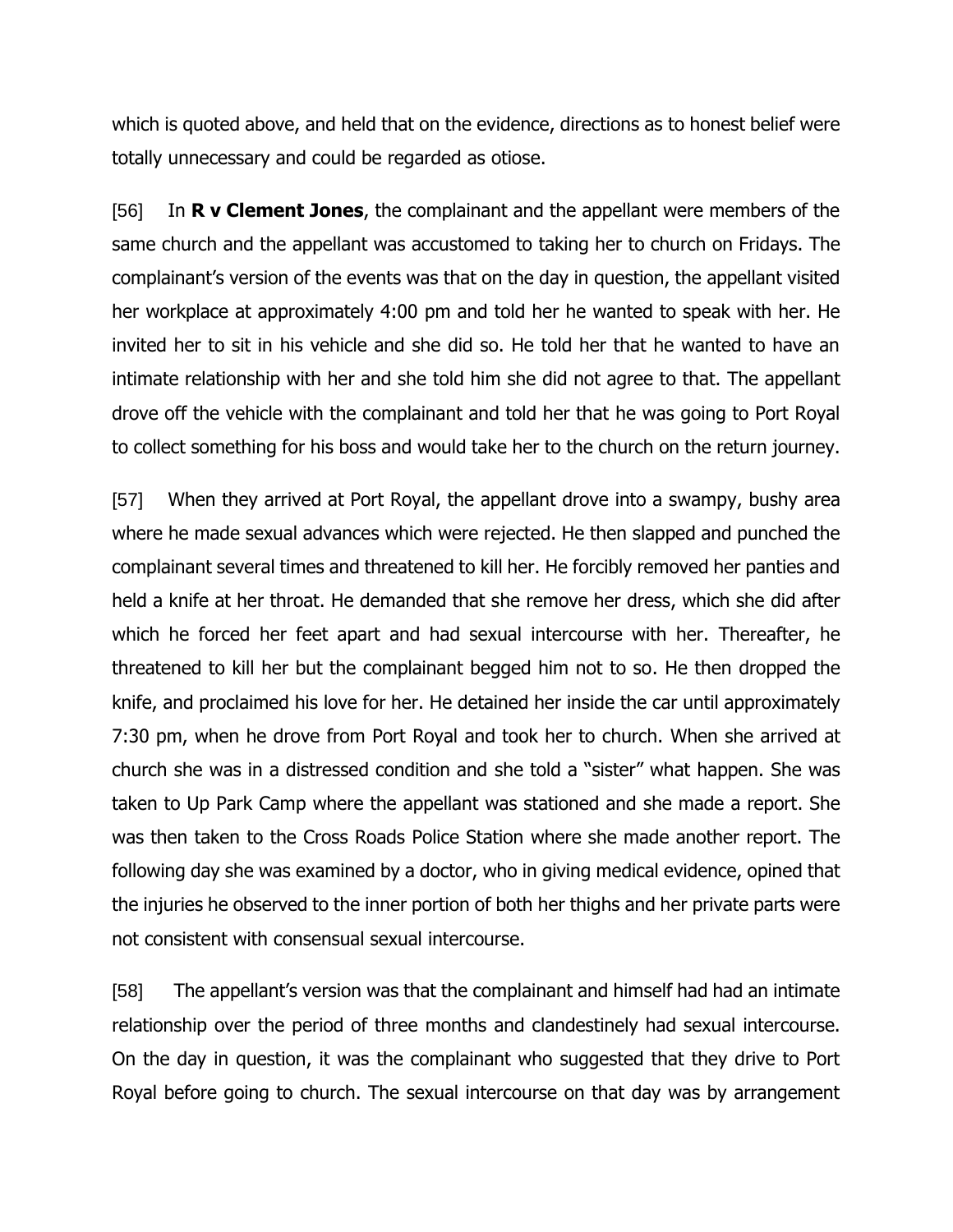and they had previously had sexual intercourse at the same location on a previous occasion.

[59] As is the situation in many cases of rape, there were two differing accounts before the court. Bingham JA at page 4 of the judgment stated as follows:

> "Given these two diametrically opposite accounts, the matter resolved itself down to a credibility issue as to which of the two accounts, viz., that of the complainant or the appellant was to be believed. From the account of the complainant this amounted to a case of a forceful sexual assault on her at knife point which, if accepted by a reasonable jury, clearly supported the verdict arrived at.

> On the basis of her account, the appellant could not have understood her reaction to his advances in any other manner than that she was not consenting to having her person violated…"

[60] Bingham JA, at page 6 of the judgment, further stated that on the facts there was no room for any suggestion that based on the conduct of the complainant, the appellant may have obtained mixed signals or got his signals all wrong (and as a consequence), had engaged in sexual intercourse with the complainant in the mistaken belief that she was consenting when in fact she was not.

[61] Based on **R v Aggrey Coombs** and **R v Clement Jones**, it is clear that, in the appeal before us, there was no specific issue raised as to the honest belief aspect of the mental element in rape. It certainly was not raised on the appellant's unsworn statement from the dock, nor was it raised on the Crown's case. It is beyond debate that if on the Crown's case, there was evidence suggestive of consensual sexual intercourse, sufficient to raise a genuine issue that the appellant could have believed that the complainant was consenting, that would have entitled him to have the benefit of the honest belief direction. In other words, evidence capable of invoking the honest belief direction could have come exclusively from the Crown's case and the complainant's testimony, even if it was not engaged by the appellant's unsworn statement. Of course, had it been raised on his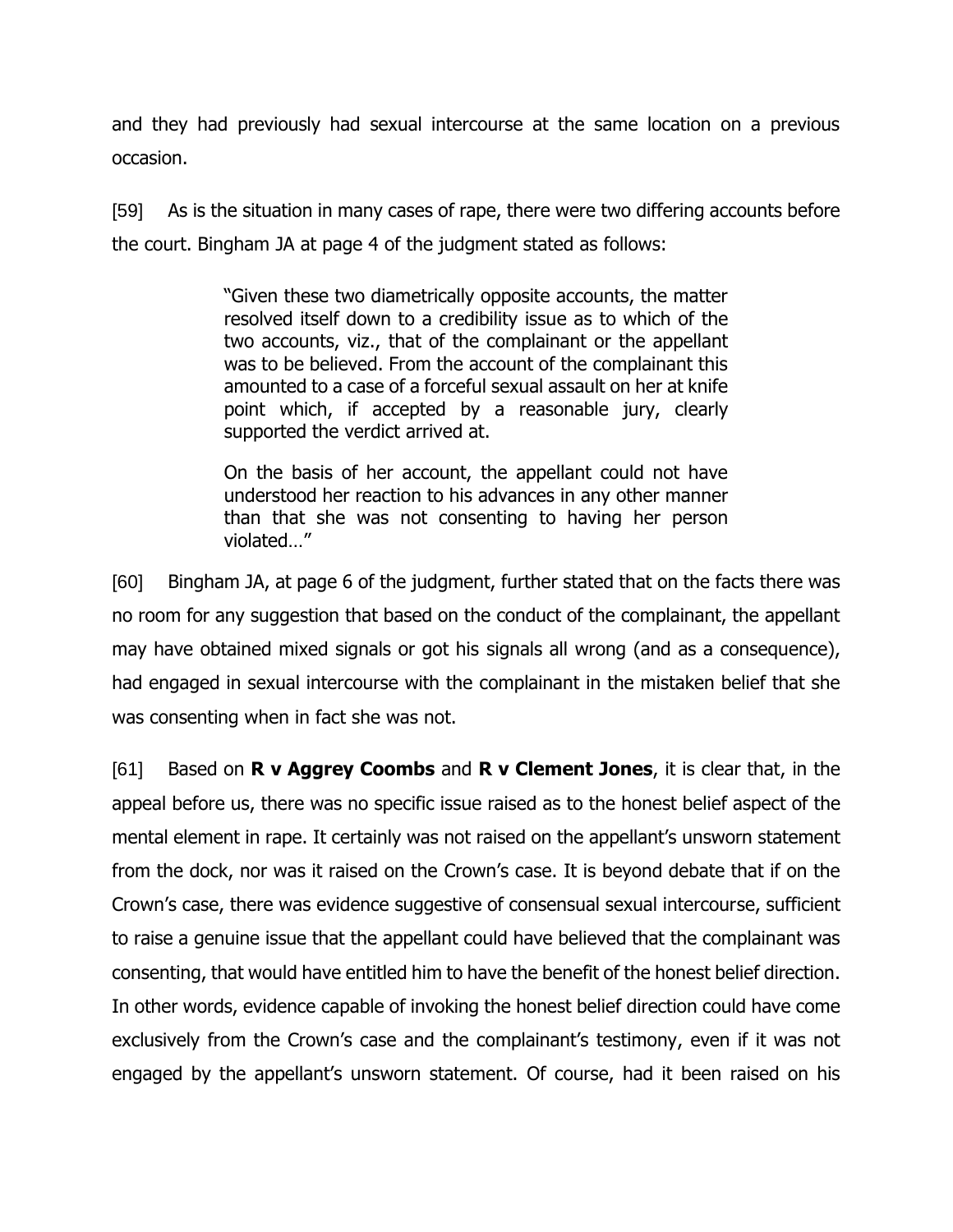unsworn statement he would, similarly, have been entitled to an appropriate honest belief direction.

[62] It was not clearly expressed as part of the appellant's case that prior to going to his home, there was an agreement with the complainant to have sexual intercourse with him. In his unsworn statement, he stated as follows:

> "… On the day we met, your Honour, the day we met to go and see the house, I bring her around to there… And we agree, mutual agreement, which we did have sex, your Honour, with her permission."

[63] The fact that the complainant walked voluntarily with the appellant to his home is, therefore, not evidence that is capable of grounding a belief on the part of the appellant that she was consenting to sexual intercourse because the sole purpose of the complainant accompanying him, which he admitted, was to view a room which he had indicated was available, and which he asserted he was able to rent to her.

[64] As it relates to the events that transpired while the complainant and the appellant were inside his room, the appellant did not speak to any facts which caused him to believe the complainant was consenting. He merely asserted that the sex was by mutual agreement. There was no evidence before the court which could have provided a basis for the appellant's belief that the complainant was consenting, which the learned judge could have left to the jury for its consideration. This was because the evidence as to the sequence of events from the complainant was, in all material particulars, evidence from which a jury could conclude that there was a lack of consent.

[65] The fact that the appellant "put argument" to the complainant featured in the evidence and this was also repeated on this appeal. The term "putting argument" when used in the context of male to female interaction simply means to proposition someone, which is an offer for sexual intercourse or to ask someone, (usually, someone with whom you are not in an intimate relationship), if they want to have sex with you.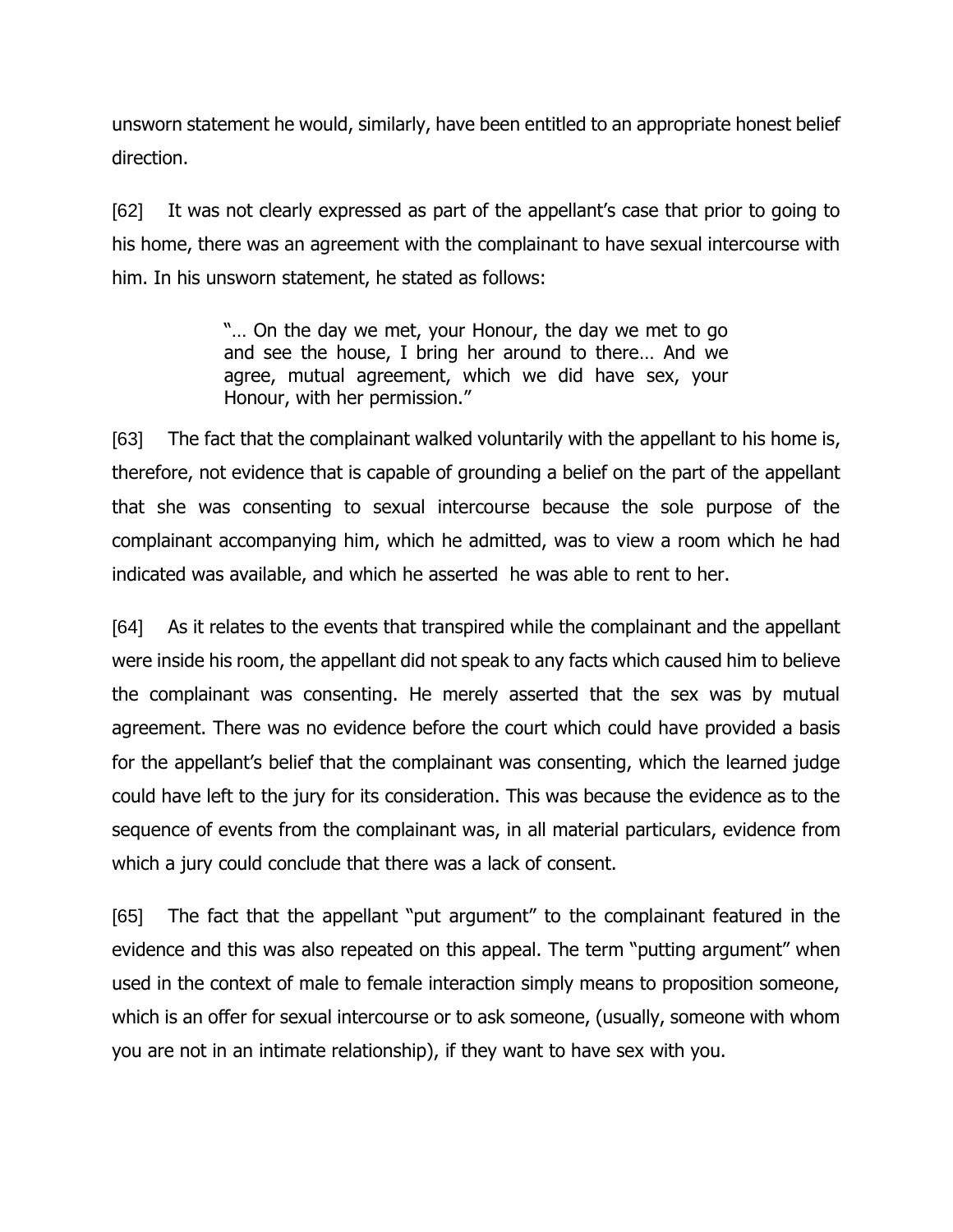[66] In cross-examination of the complainant, it was suggested to her that, in Jamaican parlance, the accused was "putting argument" to her, and she agreed. The fact that the appellant sought to entreat or entice her to have sexual intercourse with him is not sufficient to raise honest belief that she was consenting, in circumstances where he had to hide the key to the room, "box her" and push her unto the bed. Similarly, the complainant's evidence in cross-examination that the appellant slapped her on her bottom and said that is how he likes to have sex, was his conduct. There was no evidence that it was at her invitation. It was initiated by him and was ostensibly for his gratification. This was also incapable of supporting a belief on his part that she was consenting.

[67] The evidence of the complainant is that after she was allowed to leave the room by the appellant, he walked behind her until he veered off in the direction of his stall. This was after the act of sexual intercourse and was, therefore, factually and legally incapable of supporting an honest belief by the appellant that she was consenting to sexual intercourse at the time it was occurring.

[68] It is also to be noted that the unsworn statement of the appellant, in this case, was incapable of casting the evidence of the complainant as to the events in the room in a different light, other than the non-consensual sexual intercourse of which she gave evidence. There was, therefore, an absence of any evidence on which the appellant could have held an honest belief that the complainant was consenting, which required a specific direction on honest belief.

[69] This was a case in which the complainant asserted she was raped and detailed the circumstances showing that she did not consent, and the appellant posited that it was consensual. However, there was an absence of any assertion by him in his unsworn statement that he had an honest belief which may have been mistaken, nor did the evidence of the complainant support this possibility.

[70] We are not of the view that by a simple assertion that the sexual intercourse was consensual, an accused is entitled to the honest belief direction. To invoke that specific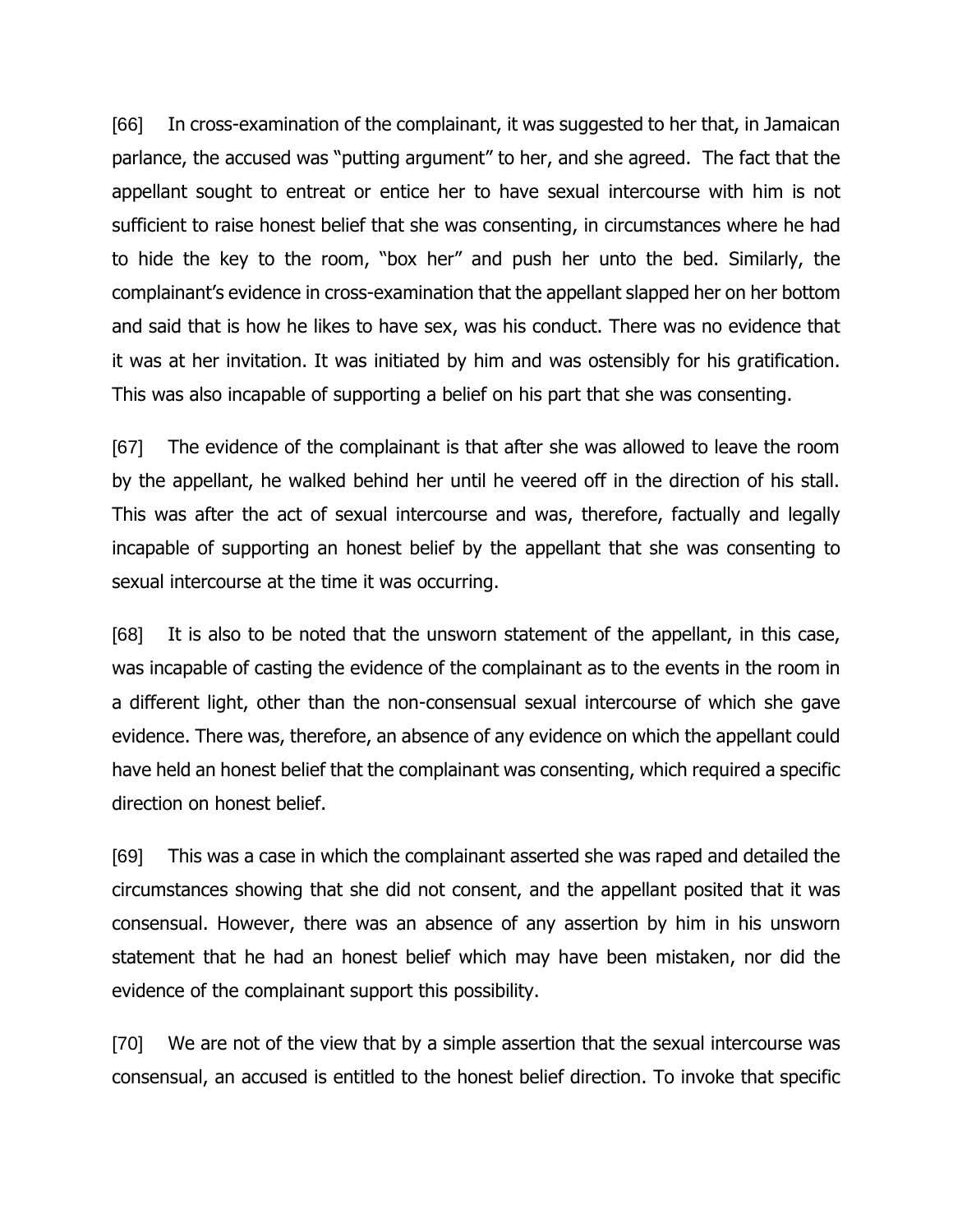direction, there must be, to adopt a term used in other situations, "something more" either on the complainant's testimony and/or on the appellant's unsworn statement from the dock. In this case, there was an absence of sufficient elements to require the learned judge to make that direction.

[71] Therefore, it is our conclusion that the learned judge's summation provided accurate directions on the elements of the offence of rape and she was not required by law to give the honest belief direction, as was urged upon this court by Miss Cummings. Accordingly, this ground is entirely without merit.

# **Ground Four- The [learned judge] erred in summing up to the jury when on several occasions she mentioned that the appellant['s] unsworn statement was not evidence and if it had any value.**

## The submissions

[72] Miss Cummings contended that the learned judge, in several portions of the transcript, told the jury that the unsworn statement from the dock was not sworn evidence and it was not tested under cross-examination and as such the jury was to assess it and give it the weight it saw fit. Counsel further complained that the learned judge should not have told the jury that "cock mouth kill cock" in recounting the appellant's statement to the jury.

[73] Mr Duncan relied on the case of **Alvin Dennison v R** [2014] JMCA Crim 7, which he stated was an authoritative exposition on the law surrounding unsworn statements. He submitted that the learned judge gave appropriate directions to the jury, that the value to be placed on the appellant's statement was exclusively a matter for them. Furthermore, the judge was permitted in law to remind the jury that the statement was not tested by cross-examination and that as a result, it bore less weight than sworn testimony. He said that the learned judge in doing so did not usurp the function of the jury by telling them what value to ascribe to the statement.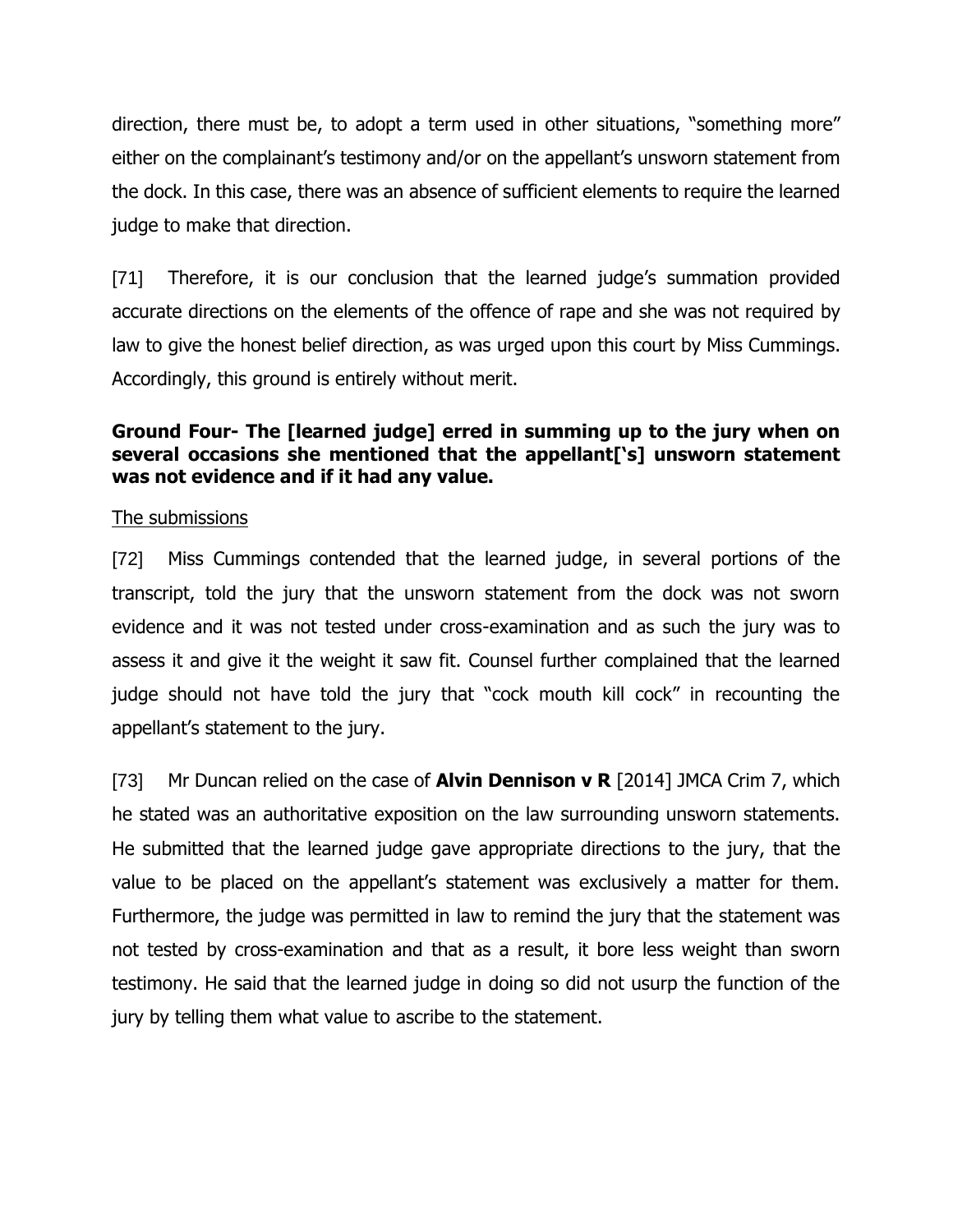### **Discussion**

[74] In **Director of Public Prosecutions v Leary Walker** [1974] 12 JLR 1369 ('**DPP v Walker**'), Lord Salmon, in delivering the judgment of the court, made the following recommendation in relation to unsworn statements from the dock:

> "The jury should always be told that it is exclusively for them to make up their minds whether the unworn statement has any value, and, if so, what weight should be attached to it; that it is for them to decide whether the evidence for the prosecution has satisfied them of the accused's guilt beyond reasonable doubt, and that in considering their verdict, they should give the accused's unsworn statement only such weight as they may think it deserves."

[75] In **R v Hart** (1978) 27 WIR 229, Kerr JA, in considering the treatment of the unsworn statement in **R v Coghlan** (1976) 64 Crim App R 11, held that it was unnecessary and often undesirable to categorise an unsworn statement as evidence or non-evidence. However, such categorisation is not fatal. Kerr JA suggested that whereas in **R v Coghlan**, the court accepted that the jury should be told that the unsworn statement had less cogency than sworn evidence, that "Coghlan prescription" although appropriate to that case, should not be followed in the ordinary case.

[76] In **Alvin Dennison v R**, Morrison JA (as he then was) carried out a detailed analysis of the law relating to unsworn statements and reviewed numerous cases including **R v Hart** and **R v Coghlan** and at paragraph [49] offered invaluable guidance in the following terms:

> "[49] In a variety of circumstances, over a span of many years, the guidance provided by the Board in **DPP v Walker**, which also reflected, as **R v Frost & Hale** confirms, the English position up to the time of the abolition of the unsworn statement, has been a constant through all the cases. It continues to provide authoritative guidance to trial judges for the direction of the jury in cases in which the defendant, in preference to remaining silent or giving evidence from the witness box, exercises his right to make an unsworn statement. It is unhelpful and unnecessary for the jury to be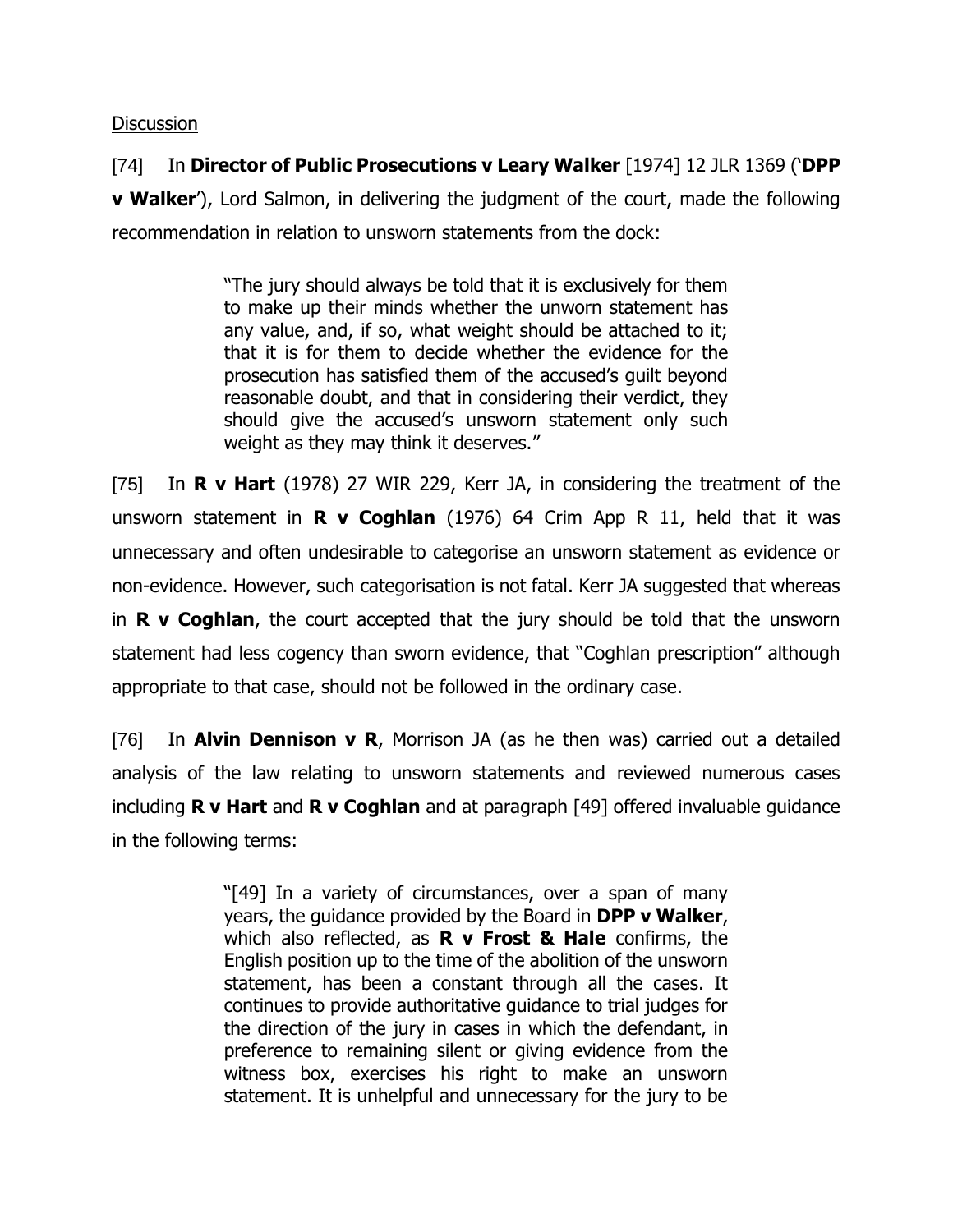told that the unsworn statement is not evidence. While the judge is fully entitled to remind the jury that the defendant's unsworn statement has not been tested by crossexamination, the jury must always be told that it is exclusively for them to make up their minds whether the unsworn statement has any value and if so, what weight should be attached to it. Further, in considering whether the case for the prosecution has satisfied them of the defendant's guilt beyond reasonable doubt, and in considering their verdict, they should bear the unsworn statement in mind, again giving it such weight as they think it deserves. While the actual language used to convey the directions to the jury is a matter of choice for the judge, it will always be helpful to keep in mind that, subject to the need to tailor the directions to the facts of the individual case, there is no particular merit in gratuitous inventiveness in what is a well settled area of the law."

[77] Morrison JA acknowledged that **DPP v Walker** affords latitude to trial judges "to explain the inferior quality of an unsworn statement in explicit terms" (see paragraph [50] of **Alvin Dennison v R**).

[78] In **Vince Edwards v R** [2017] JMCA Crim 24, Brooks JA (as he then was) considered the guidance offered by the Privy Council in respect of the issue of the directions on the unsworn statement in the case of **Leslie McLeod v R** [2017] UKPC 1. Brooks JA noted that their Lordships had no reservations about the jury being told that the unsworn statement had less weight than sworn testimony, although he noted that the observations were not made in the context of a complaint that the direction on unsworn statement was wrong. At paragraph [24] he quoted paragraph 16 of the judgment in **Leslie McLeod v R** as follows:

> "...But as against this disputed evidence of [the sole prosecution eye-witness] Reid, the jury had only an unsworn statement. The judge gave the conventional direction. She made it clear that the conflict had to be resolved, and that the burden lay on the Crown, so **that if what the appellant had said in court put the jury in doubt, acquittal must follow. That was correctly to state the test, and to give some value to the unsworn statement for assessment**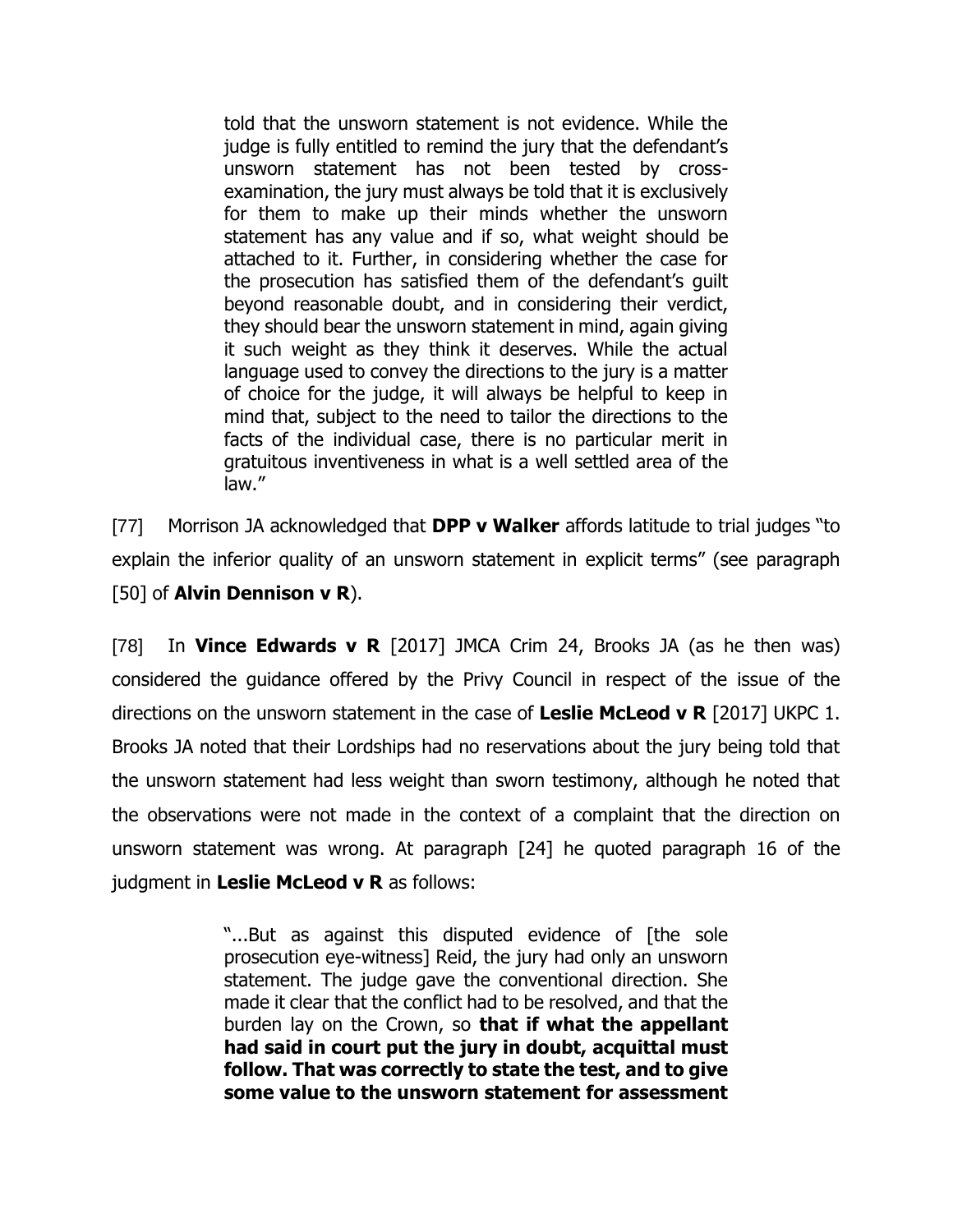**against the evidence of Reid**. She correctly directed the jury to take good character into account in the appellant's favour in resolving the conflict. **But she also told the jury, equally correctly, that the unsworn statement was of less weight than sworn evidence would have been**. She said this:

> 'Now, Mr Foreman and members of the jury, the prosecution closed its case and at the close of its case the defendant, accused man … had three choices. He could stay there and say nothing at all, he could say, well, the prosecution has brought me here, let them prove me guilty; or, he could go up in the witness box and give evidence on oath and be cross-examined like any other witness or he could stay where he is and give a statement from the dock which is what he did. That is his right in law. So, he gave you a statement from the dock. **But you remember you are going to give it what weight you see fit. It is not evidence that has been tested under cross-examination. So, you can't weigh it in the same scale as the evidence of the witnesses for the prosecution because they all gave evidence on oath**.'

Unless one is to assume that the jury would disregard **this (accurate) judicial direction that the unsworn statement was of less value than a sworn one would have been**, it is simply not possible to conclude that the absence of sworn evidence must inevitably have made no difference. It is no more than speculation, and moreover speculation which ignores the direction." (Emphasis supplied)

[79] The narrow ambit within which the direction, if correctly framed, may be permitted, is illustrated in the case of **Trevor Whyte et al v R** [2017] JMCA 13 where at paragraph [98] the learned trial judge is noted to have said the following in the opening portion of his summation to the jury:

> "And when I speak of evidence, you will remember that each accused when called upon made an unsworn statement. **Now an unsworn statement is not evidence but let me hasten to tell you that none of them had any duty to give evidence or to say anything.** They exercised a right that is afforded them in our jurisprudence and they made an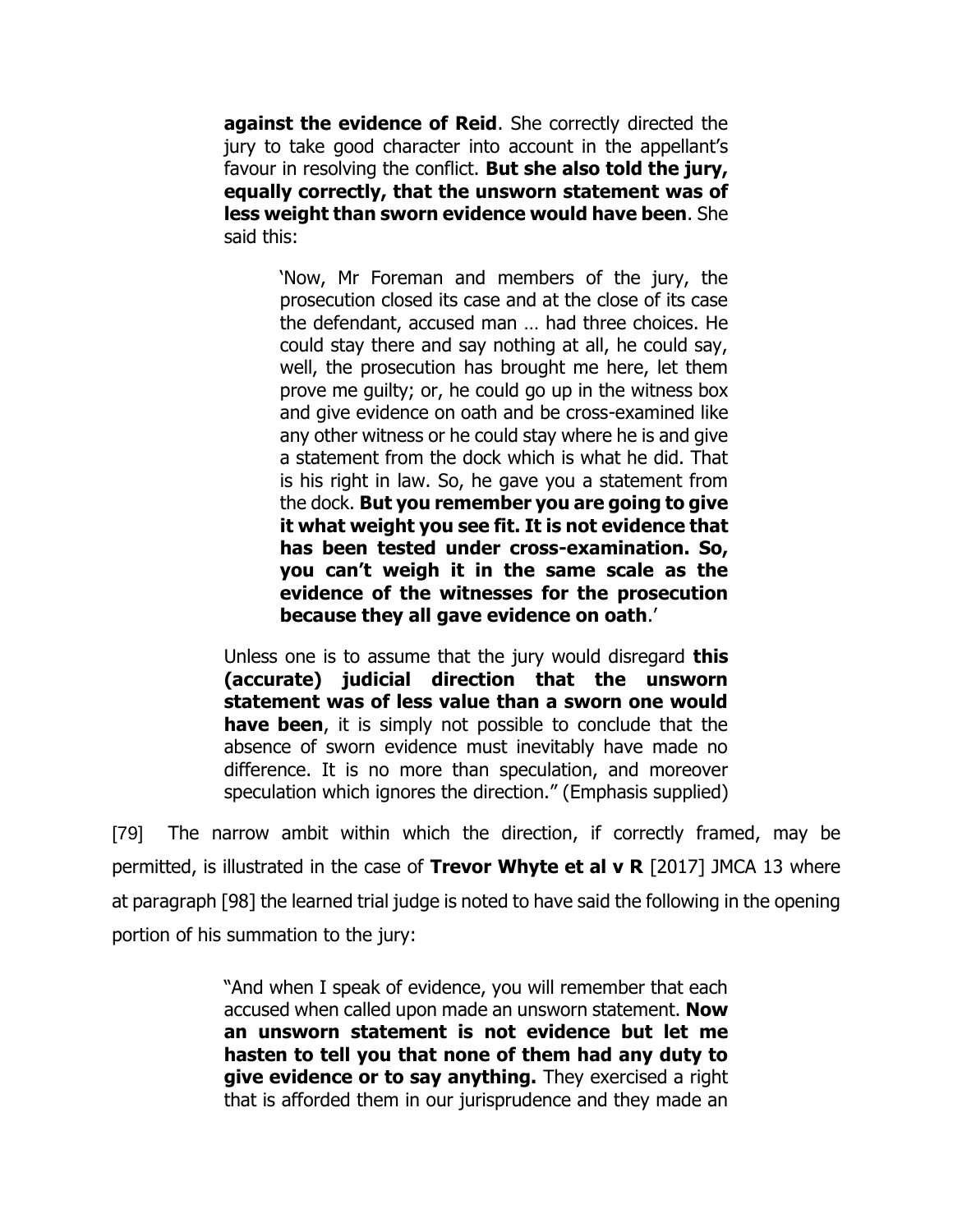unsworn statement. My only comment will be that you Madam Foreman and members of the jury, will think of what they say, and attach to it what weight, what importance you think it has in the case.

Now, it is the prosecution who has brought these four men here, so it is the prosecution that has the burden or the duty to convince you on the evidence that each is guilty as charged." (Emphasis supplied)

[80] The learned trial judge in **Trevor Whyte et al v R**, at paragraph [110], is noted to have given the following direction after reviewing the Crown's case and before reviewing the appellants' defence:

> "I have already said that none of the accused need give any evidence. They could have stood there and say nothing. Each chose to give what is called an unsworn statement. **An unsworn statement is not evidence but you are required to assess it and give it what weight you think it deserve.**" (Emphasis supplied)

[81] In that case, it was argued before this court, on the appellants' behalf, that the learned trial judge erred in law when he began his summation by directing the jury in the manner in which he did, and subsequently, when he directed them in terms that each appellant had made an unsworn statement and that it was not evidence. It was also argued that the placement of those directions in the judge's summation, amounted to a direction to the jury that the appellants' unsworn statements ought not to be given any significant weight in their consideration.

[82] The court in determining this issue referred to the observations of Morrison JA at paragraph [49] of **Alvin Dennison v R**, to which reference has previously been made, and at paragraph [103] arrived at the following conclusion:

> "[103] The extracts from the summing up demonstrate that the learned trial judge made it sufficiently clear that it was a matter for the jury to determine what weight to give to the unsworn statements. He also went further to invite the jury to acquit the appellants if they were convinced by them that they were not on the premises of Mr Linval Thompson that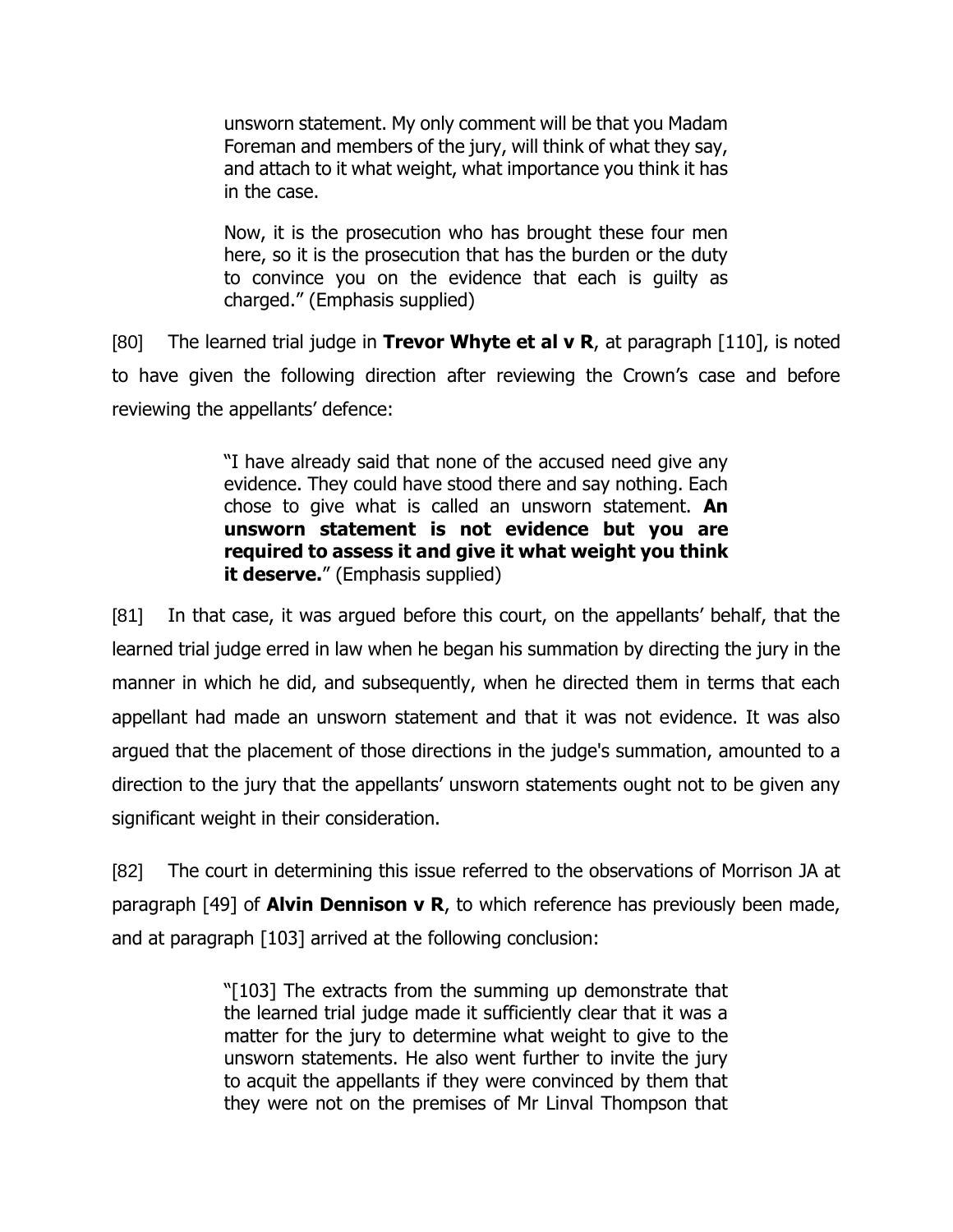morning. He also kept reminding them that it was for the prosecution to satisfy them so they felt sure as to the guilt of each accused. In the totality of the directions given, it is not fair to say that the learned trial judge substituted his own view of the weight to be given to the appellants' unsworn statements. Further, he did not usurp their role as being the arbiters of facts and their need to be satisfied on the evidence from the prosecution before they could return a verdict adverse to the appellants. In the result, the learned trial judge's treatment of the unsworn statement of each applicant was adequate and has not resulted in any miscarriage of justice."

[83] It is clear from a reading of the case that what is important in determining the impact of a trial judge's direction on the effect of the unsworn statement is whether, on the totality of the summation, the learned trial judge usurped the function of the jury or was unfair to the defendant. In **Vince Edwards v R** Brooks JA, in an attempt to reconcile the cases, put it this way at paragraphs  $[25] - [27]$  as follows:

> "[25] In attempting to reconcile their Lordships view against the views expressed in the various decisions of this court, it would seem appropriate to say that the correctness of a trial judge's direction on the value of an unsworn statement will be a matter of degree. It would be wrong to say to a jury that the unsworn statement was just 'some words', implying that it had no value, but that there is no error in directing, without any further detraction, that it was not sworn evidence, that it had less weight than sworn testimony, but that the jury should give it such weight as it thought fit.

> [26] Nonetheless, compliance with the guidance in **Alvin Dennison v R** would not contradict their Lordships' direction. The direction in **Alvin Dennison v R**, including the recommendation that the jury should not be told that the unsworn statement is not evidence, is, once again, strongly urged.

> [27] The issue to be decided at this stage, is whether the learned trial judge's directions in the instant case, on the issue of the unsworn statement, taken as a whole, had the effect of withdrawing 'from the jury a full and fair consideration of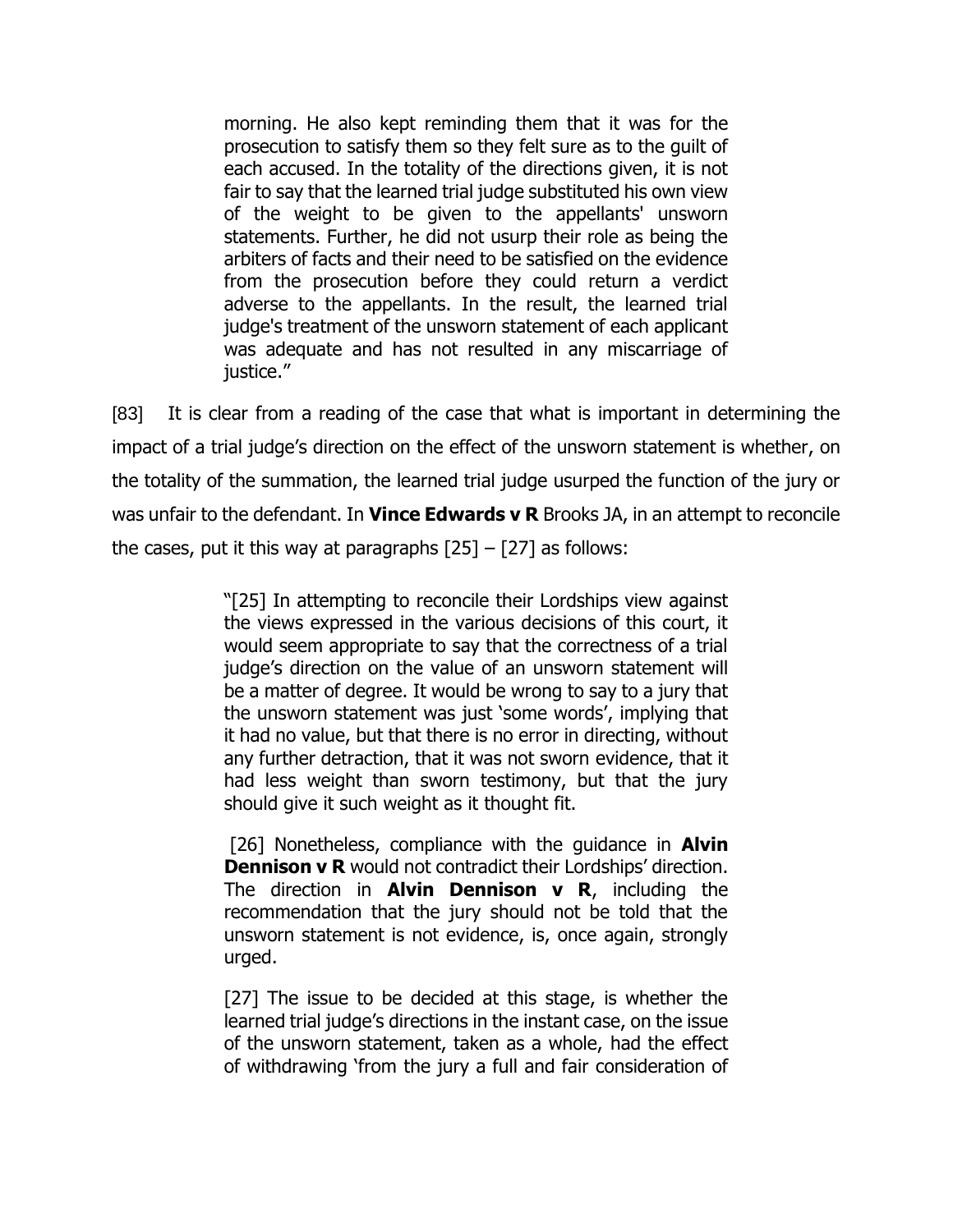the issues raised in the defence' (as said by Kerr JA in **R v Alfred Hart** (1978) 16 JLR 165 at page 169H)."

[84] In the instant case, at page 95, line 20 and page 96, line 8 of the transcript of her summation, the learned judge directed the jury in the following terms:

> "… So, it is exclusively for you, Madam Foreman, members of the jury, to make up your minds whether the unsworn statement has any value. And if so, what weight should be attached to it. It is for you to decide whether the evidence for the prosecution has satisfied you of the accused man's guilt beyond all reasonable doubt. And so, in considering your verdict, you should give the accused man's unsworn statement only such weight as you think it is [sic] deserves. You should note that a statement not sworn to and not tested by cross-examination has less cogency and weight than sworn evidence."

[85] A statement in similar terms was also made by the learned judge at page 103 line 24 to 104 line 9 as follows:

> "… I indicated to you that he had three options and he is free to choose whichever option and having chosen the option to stay where he is, you must assess his statement and give it whatever weight you think it deserves. And bear in mind, as I said before, that it was not tested under cross-examination and it therefore has less cogency and weight than sworn evidence. You bear all of that in mind."

[86] The learned judge clearly told the jury that the unsworn statement had less cogency and weight than sworn testimony. However, there is nothing objectionable about a judge directing a jury on the inferior quality of an unsworn statement, and accordingly, there is nothing objectionable about this specific direction of the learned judge (see **Vince Edwards v R**). The learned judge properly directed the jury that they were to assess the unsworn statement and decide what weight should be attached to it. Accordingly, we are of the view that on the totality of the learned judge's summation, the directions on this issue were fair and did not usurp the function of the jury. We conclude that there is no merit in this ground of appeal.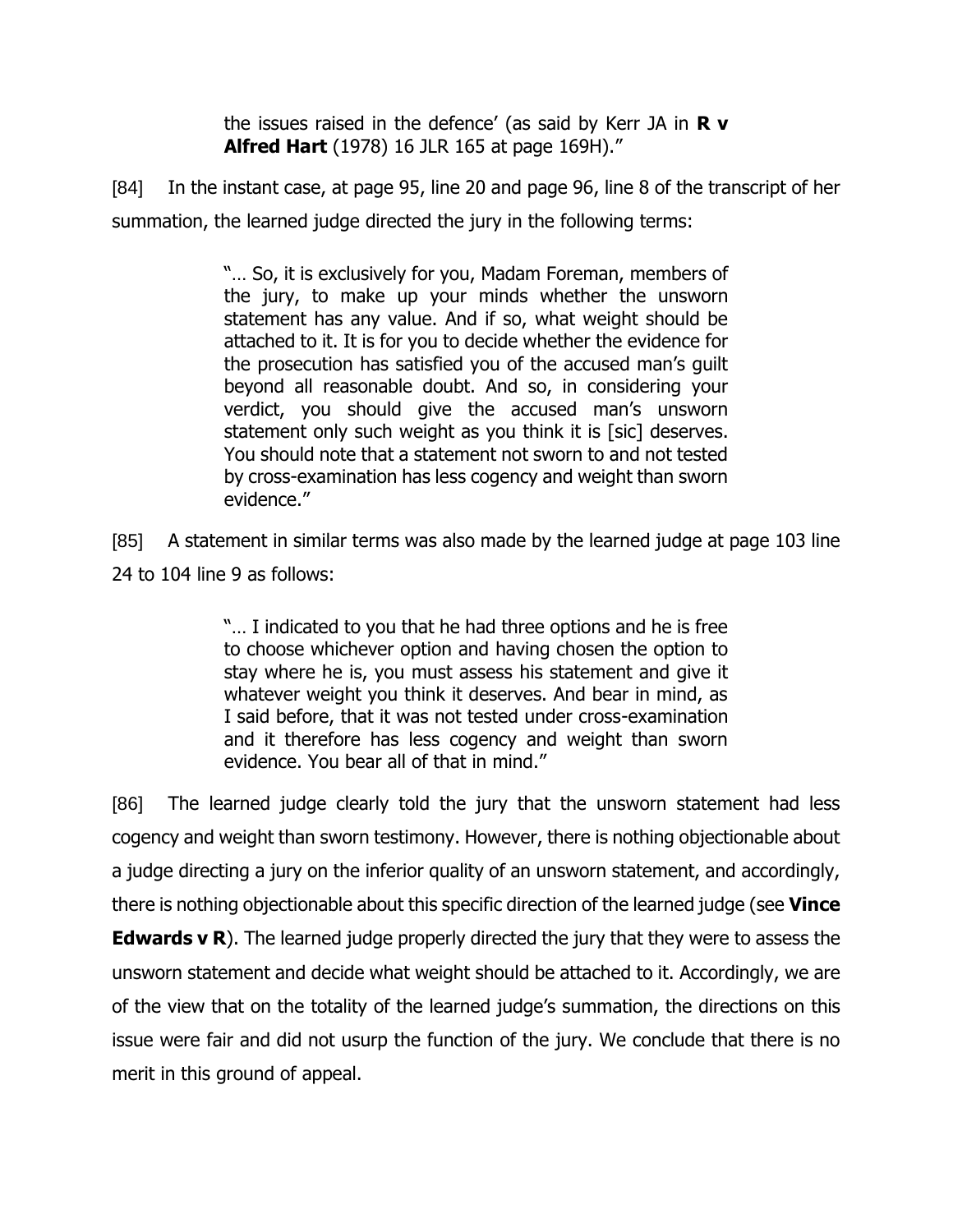# The Judge's use of the Jamaican proverb "cock mouth kill cock"

[87] The proverb, "cock mouth kill cock", is generally understood to mean that the speaker has uttered words that may not be in his favour or which may tend to incriminate him. In this case, the context is important and is derived from the entirety of what the learned judge said, which was:

> "You remember the comment made by learned counsel for the Prosecution that he indicated to her that he had several rooms unoccupied, this came from his mouth. And yet, when he took her to the premises, first of all, everywhere was locked. When he took her around to the back, and he produced the key and opened the door, there was no room that was not occupied. So you must look at that. Is this a situation where cock mouth kill cock? Because it came straight out of his mouth. It is a matter for you, Madam Foreman, and members of the jury, how you wish to access that bit of evidence in the context of all that has been said."

[88] The evidence of the complainant during cross-examination was that when she went to the appellant's home everywhere was closed except for the portion occupied by the appellant. Thus, the evidence that there was no unoccupied room originated with the complainant. It was also her evidence that the appellant stated that he would remove his items from the room. In his statement from the dock, the appellant admitted that he had told the complainant when he met her that the house in which he was living had several rooms that were not occupied, so he could show her the house and she might find one of the rooms to be comfortable. Accordingly, it was appropriate to remind the jury of what he said and juxtapose that against the complainant's evidence that he took her to a room occupied by him.

[89] The use of the proverb may not have been perfectly apt to illustrate the possible inconsistency between the appellant's words and his conduct. However, we are of the view that the appellant would not have suffered any prejudice as a result of this statement. This is so because it was posed as a rhetorical question and importantly, the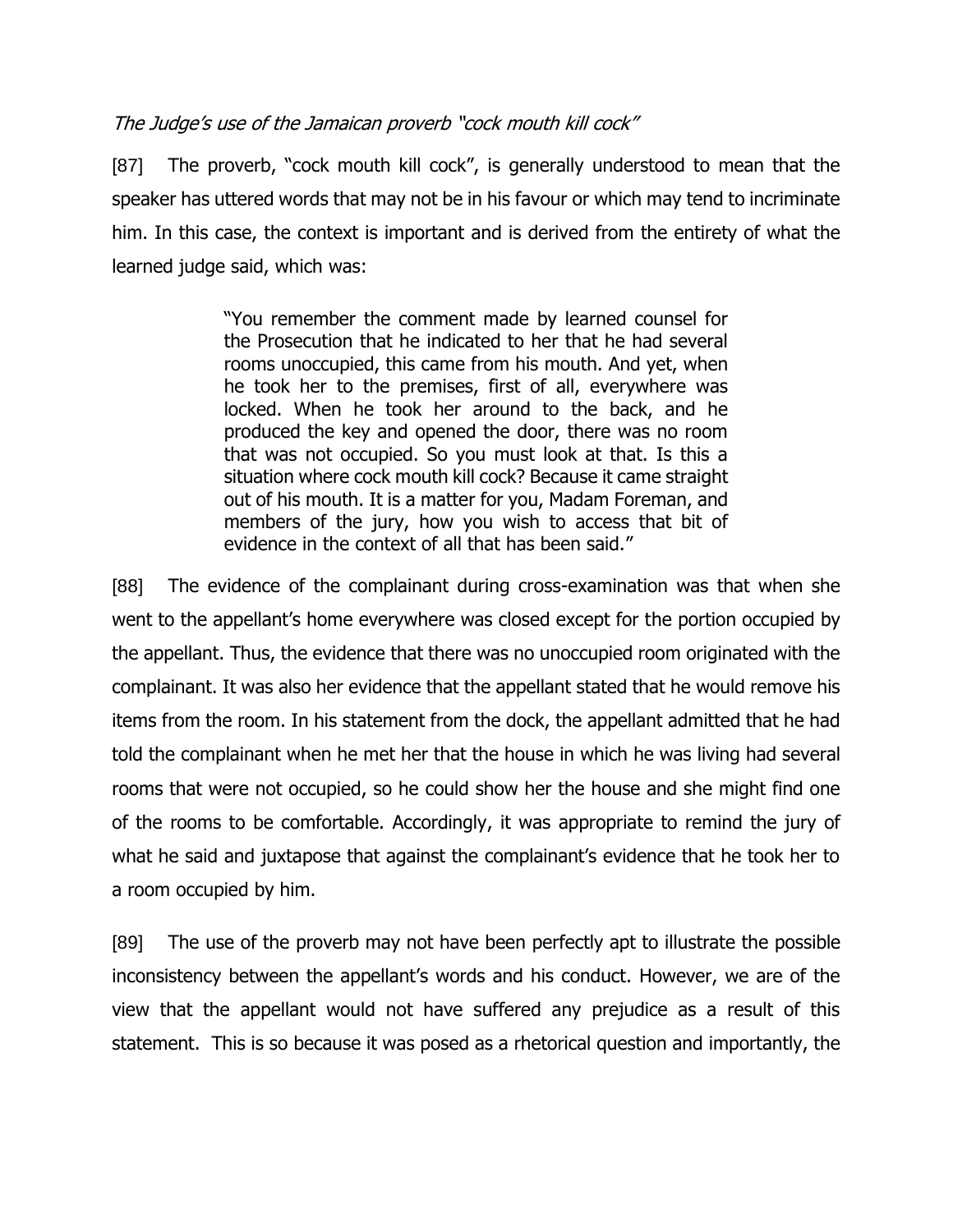jury was reminded immediately thereafter that it was a matter for their consideration. There was also no merit to this ground.

# **Ground Five- The [a]ppellant Attorney-at-Law failed to explain to him the consequence of giving an unsworn statement from the dock as opposed to sworn evidence in the witness box and chose the method for him.**

### The submissions

[90] The essence of the appellant's complaint is that the failure of his attorney-at-law to properly advise him of the distinction between an unsworn statement from the dock and evidence from the witness box deprived him of the opportunity to have chosen to give sworn evidence, and that would have been his choice. He was of the opinion that that would have evened the scales in weighing the complainant's evidence and his in circumstances where it would have been her evidence against his.

[91] Mr Duncan posited that at the time of the parties making their respective submissions it was unknown whether learned Queen's Counsel who represented the appellant accepted or contradicted the account given by the appellant, and that this would have been relevant in determining this ground of appeal. However, he submitted that, in any event, the offering of strategic advice about giving an unsworn statement did not entail, *prima facie* at least, dereliction of professional duty.

### **Discussion**

[92] The transcript of the notes of evidence discloses on page 126 that, on 14 June 2019, there was the following exchange between Mr Tavares-Finson and the learned judge:

> "MR. T. TAVARES- FINSON, QC: My Lady, just to indicate on 26 of April, when this matter was before you, Mr. McDonald had indicated that he was not aware of the fact that he could have given sworn evidence. I just wish to place on record Mr. McDonald misspoke because he was advised and prepared, signed the relevant authority and handed it to my chambers. M'Lady, I wish to put that I don't think your Ladyship has seen the document.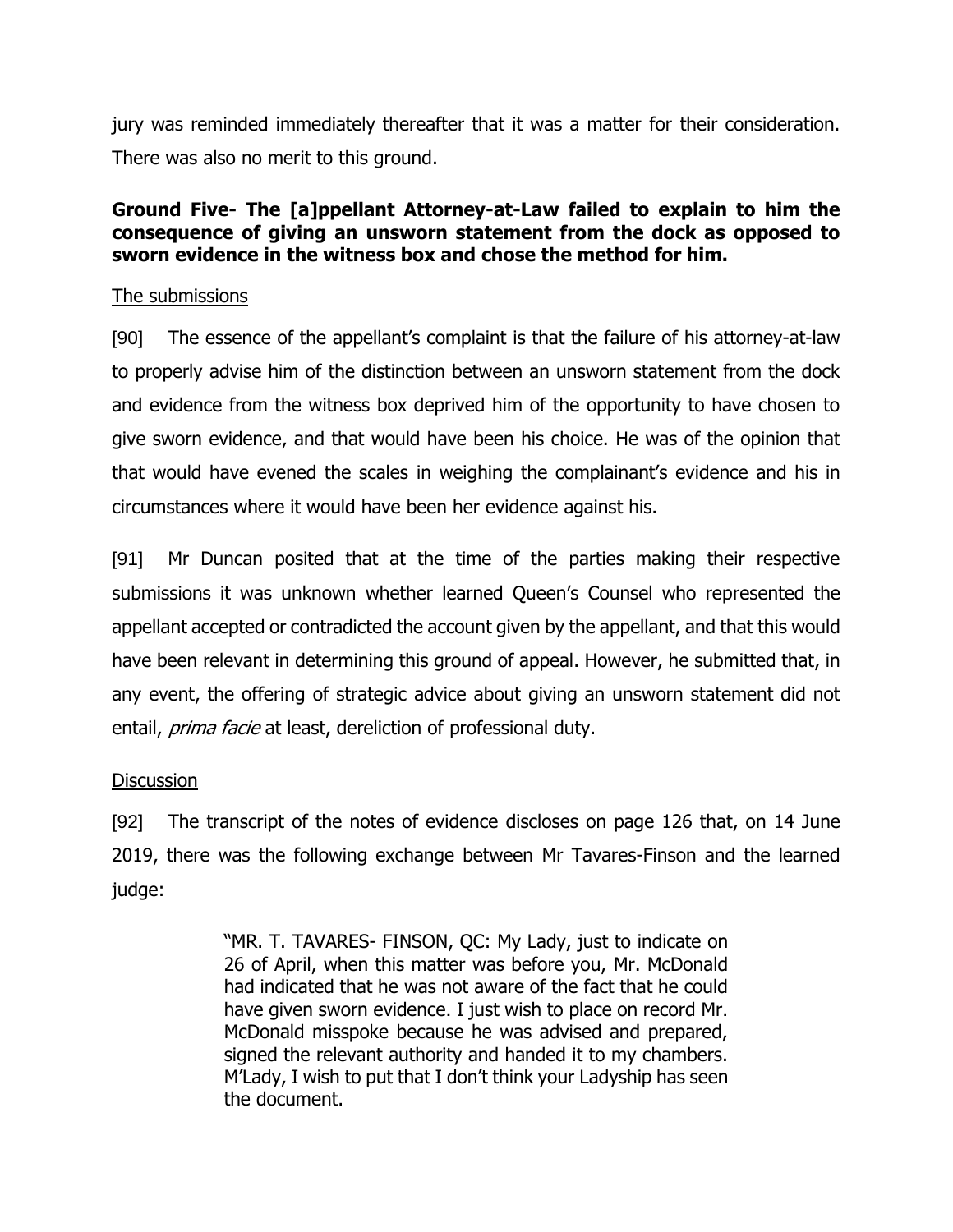HER LADYSHIP: I don't need to see the document, counsel.

MR. T. TAVARES- FINSON, QC: Very well.

HER LADYSHIP: When it was said to me I dealt with it accordingly and placing it on record. It is to your benefit than to my (sic).

MR. T. TAVARES- FINSON, QC: Thank you."

[93] Unfortunately, the transcript of proceedings provided to the court does not indicate what transpired on 26 April 2019, the date on which it is said that the appellant first informed the court below in his trial that he was not advised that he could have given sworn evidence at his trial.

[94] Miss Cummings accepted that the appellant did not challenge the assertion that he was advised of his right to give an unsworn statement but instead his position was that he was not advised of the distinction between the effect of giving sworn evidence and giving an unsworn statement, and as such he was deprived of the opportunity to make an informed decision, which operated to his prejudice.

[95] In **Gerald Muirhead v The Queen** [2008] UKPC 40 ('**Muirhead**'), the Board referred to the position adopted in **Bethel v The State** (1998) 55 WIR 394 and relied on the following quote, which is reflected at paragraph 30:

> "They are very conscious of the ease with which it is possible for condemned prisoners, as a last resort, to invent allegations of refusal to accept instructions or incompetence on the part of counsel who defended them or conducted their appeals. It is also, for practical reasons, not possible for their Lordships to investigate such allegations and the only course open to them is either to dismiss the petition or to refer the matter back to the Court of Appeal for investigation. Their Lordships wish to make it clear that the fact that such allegations are made and persisted in, despite denial by the counsel involved, does not amount to a reason for referring the matter to the Court of Appeal. Ordinarily, their Lordships would not be inclined even to entertain such allegations when they are raised for the first time before the Board and, in those cases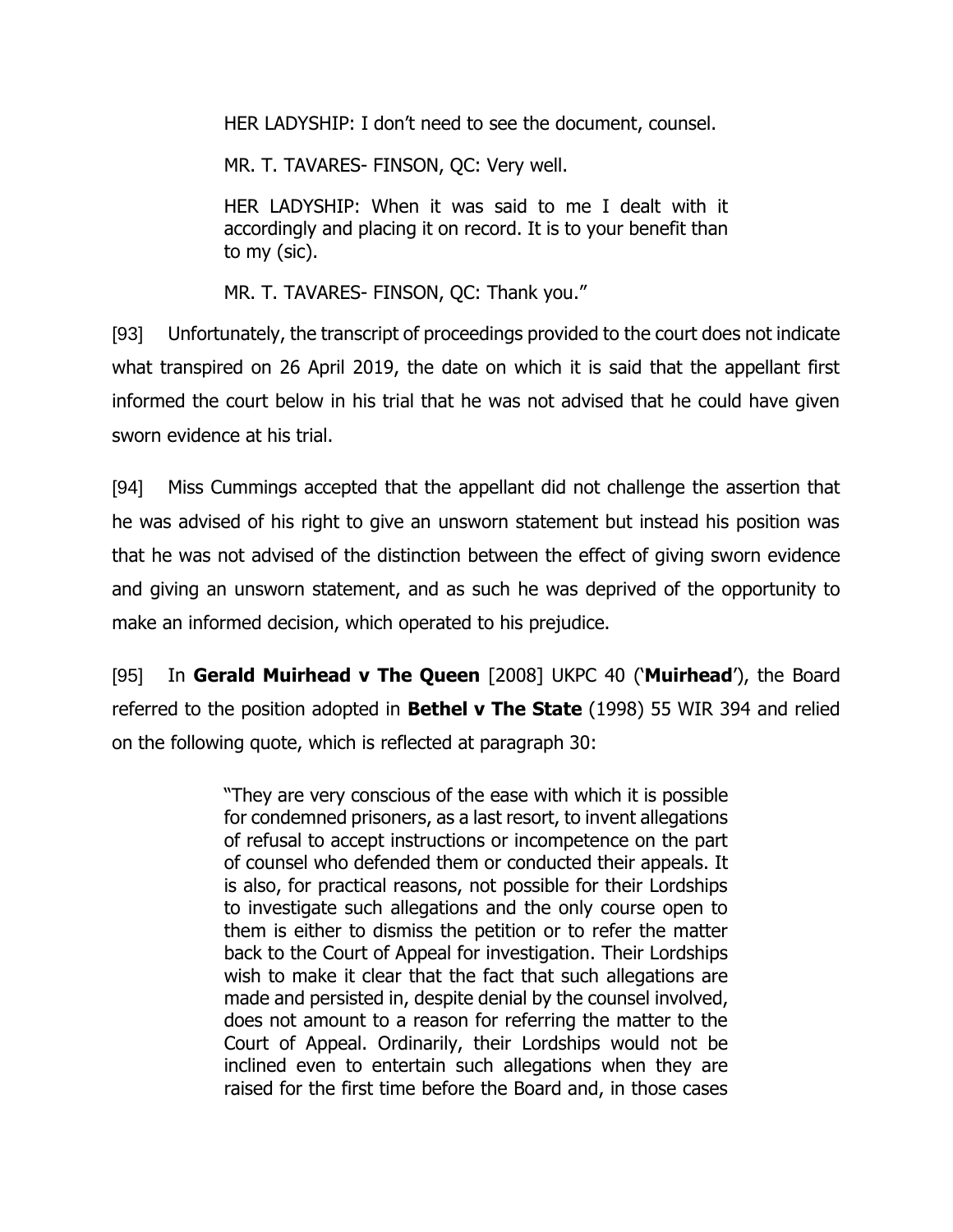in which they think it appropriate that counsel should be asked to respond to the allegations, they will accept his explanation."

[96] In **Muirhead** the Board emphasised the value of counsel's response to the allegations and made the following observations:

> "[37] One has to approach with a degree of caution statements of this kind made some time after a trial. The maker may suffer from some infirmity of recollection, as the appellant himself acknowledged in paragraph 15 of his affidavit. Such statements, which are obviously self-serving, are easy to make and not always easy to rebut, and we are very conscious from recent experience of a number of appeals in which similar points have been raised of the validity of the remarks made by the Board in Bethel  $v$  The State  $(1998)$  55 [WIR 394,](https://www.lexisnexis.com/uk/legal/citationlinkHandler.faces?bct=A&service=citation&risb=&WIR&$sel1!%251998%25$year!%251998%25$sel2!%2555%25$vol!%2555%25$page!%25394%25) 398 quoted in para 30 of the main judgment. We fully share the misgivings expressed in that paragraph. It is undeniable, however, that the appellant's counsel did not follow the practice prescribed by the Board in **Bethel** of obtaining and recording the client's instructions on the decision made about his giving evidence. In the absence of any such record or of any assistance by way of information from those who represented him at trial and on appeal, it is difficult for the Board to assume now that the decision was given sufficient consideration and that the appellant accepted the advice given to him with proper understanding of the reasons behind it. There may well have been good and sufficient reasons for Mr Frater to give that advice, and one does not lightly suppose that experienced counsel gave it without adequate foundation. But in the light of the uncontradicted evidence from the appellant the Board is not in a position to do more than speculate about that. It is also averred by the appellant, again without contradiction, that he received no advice from his counsel about what he should say in his statement from the dock."

[97] Counsel for the appellant advised the court that she had, as a matter of courtesy, advised Mr Tavares-Finson of the allegations being made by the appellant and had alerted him to the possibility of the Crown contacting him to obtain his response. Mr Duncan explained that to the best of his knowledge, it was not the practice of the Crown to obtain such a response and, accordingly, he had made no effort to do so.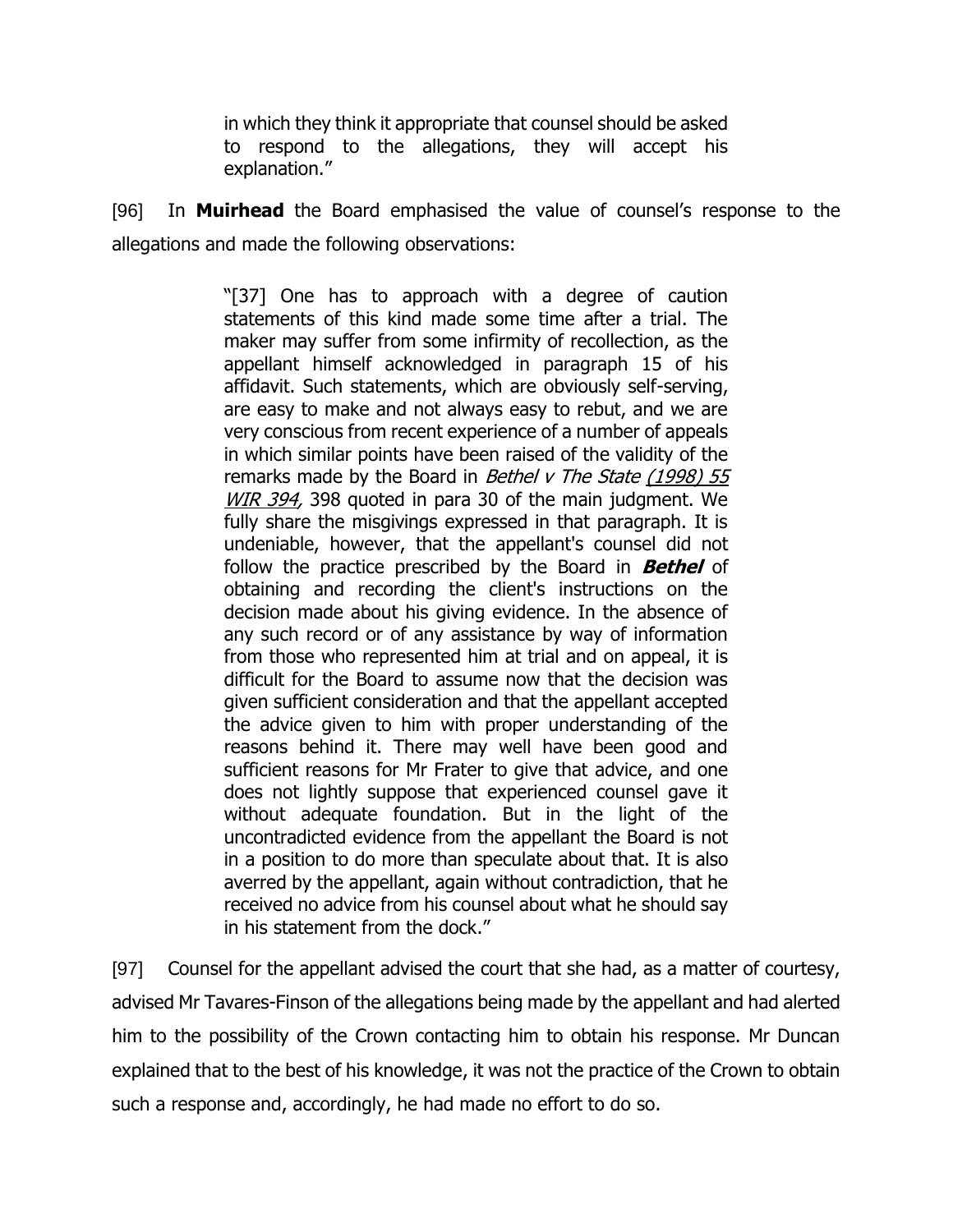[98] Having due regard to the guidance of the Privy Council in **Muirhead**, we formed the view that it would be helpful if we had the benefit of the document to which learned Queen's Counsel referred, in his exchange with the learned judge, in responding to the allegations of the appellant. Consequently, we suggested that Miss Cummings explore the possibility of obtaining a sworn affidavit from Mr Tavares-Finson to explain his position.

[99] Mr Tavares-Finson, by way of an affidavit sworn 18 February 2022 and filed in this court, confirmed that prior to the commencement of the trial, he explained to the appellant his options with regard to him giving evidence on oath or not. He deposed that the appellant was given a document entitled "Instructions to defence attorney" and asked to read the document, which he did. He was also asked if he understood it line by line. He then selected his choice from the available options and signed the document, with his signature being witnessed by Mr Tavares-Finson's secretary, who is a Justice of the Peace.

[100] The instructions were exhibited to the affidavit. It sets out, in plain and simple language, the options available to the appellant and it expressly stated that if the appellant chose option (b) to give an unsworn statement from the dock, he would not be guided in examination= in- chief by questions and would not be cross-examined, but the judge may tell the jury that what is said is not as strong as if evidence had been given by him. Above the signature, paragraph 8 of the document clearly states "[m]y Attorney has fully explained to me the above-mentioned and I fully understand".

[101] Having regard to the information provided by Mr Tavares-Finson, the veracity of which we accept, we conclude that the appellant's complaint in respect of the advice he was given is unfounded. It is clear, therefore, that Miss Cummings' submissions on this ground of appeal is without merit.

[102] By way of commentary, we are impelled to highlight the practice adopted by Mr Tavares-Finson in this case, of obtaining signed instructions from the appellant, particularly as it relates to the options available to the appellant at the close of the case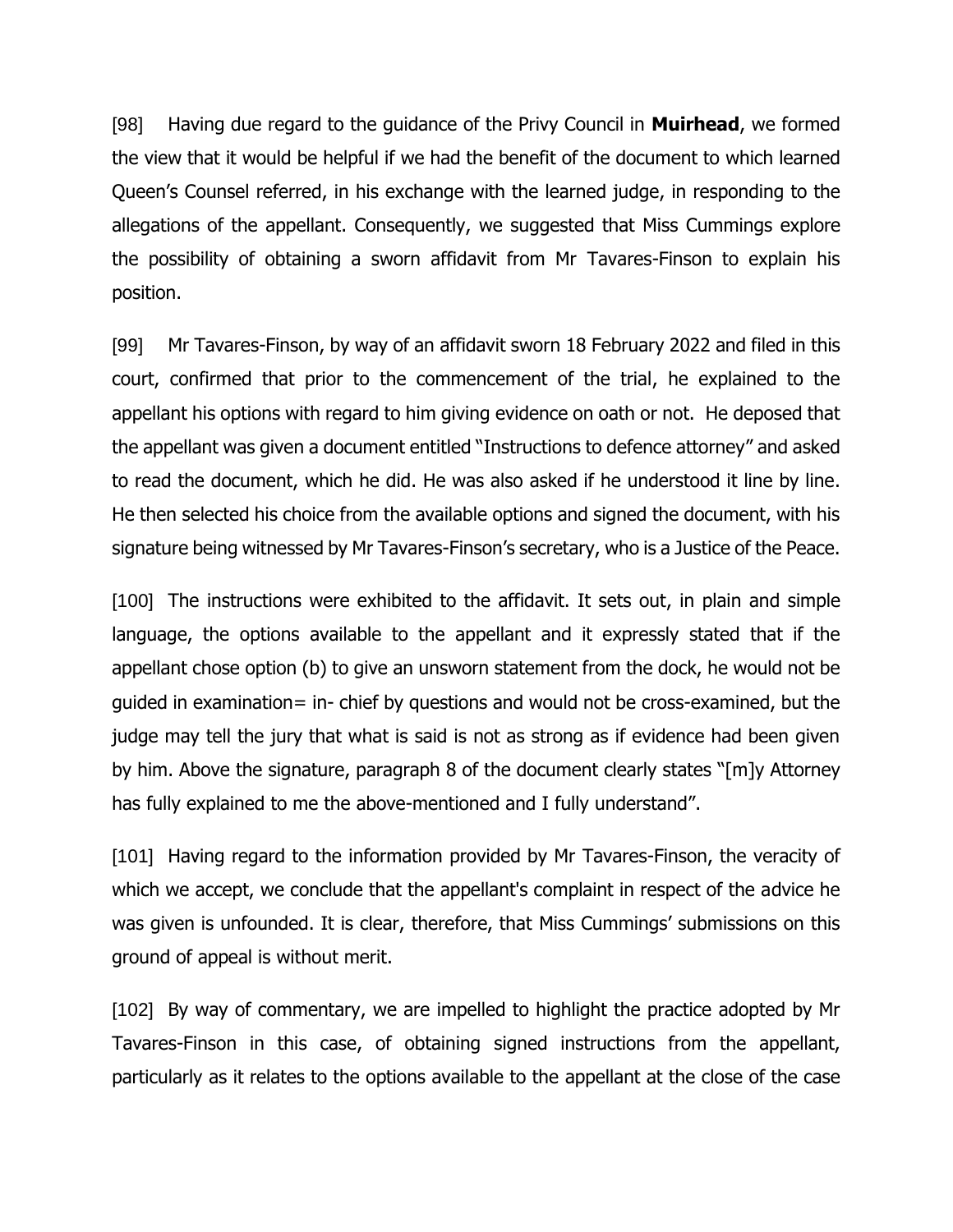for the prosecution and the appellant's right to choose. Mr Tavares-Finson has averred that this is his usual practice, born of his wealth of experience, and serves to avoid or refute such baseless allegations as were made in this case. As a matter of prudence, we commend it to all practitioners at the criminal bar.

## **Ground Six-The sentence of life imprisonment with a stipulation that [the appellant] must serve 18 years before being eligible for parole for rape is manifestly excessive having regard to all the circumstances of this case.**

# **Ground Seven- The sentence of 12 years for forcible abduction is manifestly excessive having regard to all the circumstances of this case.**

# The submissions

[103] Grounds 6 and 7 are self-explanatory and can conveniently be addressed together, since the crux of the appellant's submission is that the sentences are manifestly excessive. There is, of course, the need to determine each sentence separately, although they were committed during the same incident.

[104] Crown Counsel graciously conceded that whereas the learned judge demonstrated, in her sentencing remarks, an appreciation of the relevant sentencing principles, she did not demonstrate the proper application of such principles. As a consequence, it fell to this court to review the sentences.

### **Discussion**

[105] As it relates to the offence of forcible abduction, based on the Sentencing Guidelines for use by Judges of the Supreme Court of Jamaica and the Parish Courts, December 2017 ('the Sentencing Guidelines'), the learned judge identified the normal range of sentences as three years to 15 years' imprisonment with five years being the usual starting point.

[106] As it relates to the offence of rape, the learned judge identified the normal range as being between 15 to 25 years' imprisonment at hard labour, with the usual starting point being at 15 years' imprisonment.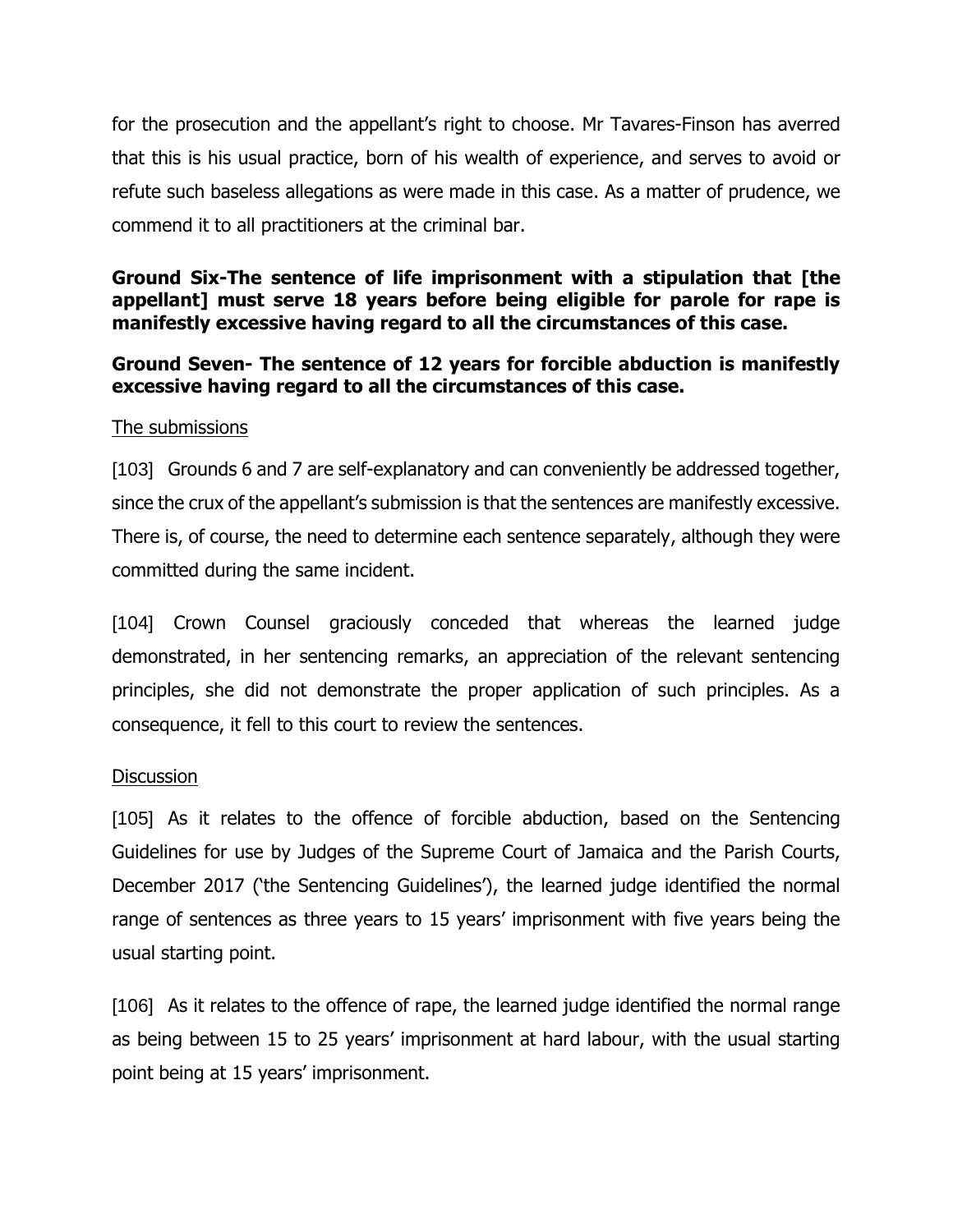[107] The learned judge took into consideration the following factors:

- (1) the fact that in the social enquiry report, the appellant was still contesting the complainant's evidence, and she concluded that this was an indication that he had shown no remorse for his actions;
- (2) the appellant was very aggressive and abusive to the complainant; and
- (3) the appellant's previous convictions and the fact that they were suspended sentences that expired shortly before the commission of these offences.

[108] The learned judge stated that, in her view, all of these factors "would further increase the lowest penalty to a higher one". The learned judge also stated that she had taken into consideration the evidence of the character witnesses on the appellant's behalf as well as the social enquiry report, and would balance it with his record in the antecedent report and the previously indicated aggravating factors.

[109] Having conducted this exercise, the learned judge concluded as follows:

"Therefore, the most suitable sentence in the circumstances for count 1 for forcible abduction would be 12 years [sic] imprisonment at hard labour and for count 2, life imprisonment to serve 18 years before parole. The sentences are to run concurrently."

[110] In **Meisha Clement v R** [2016] JMCA Crim 26, at paragraph [43], Morrison P, in delivering the judgment of the court, detailed the task to be undertaken by the court in imposing a sentence in the following manner:

> "[43] On an appeal against sentence, therefore, this court's concern is to determine whether the sentence imposed by the judge (i) was arrived at by applying the usual, known and accepted principles of sentencing; and (ii) falls within the range of sentences which (a) the court is empowered to give for the particular offence, and (b) is usually given for like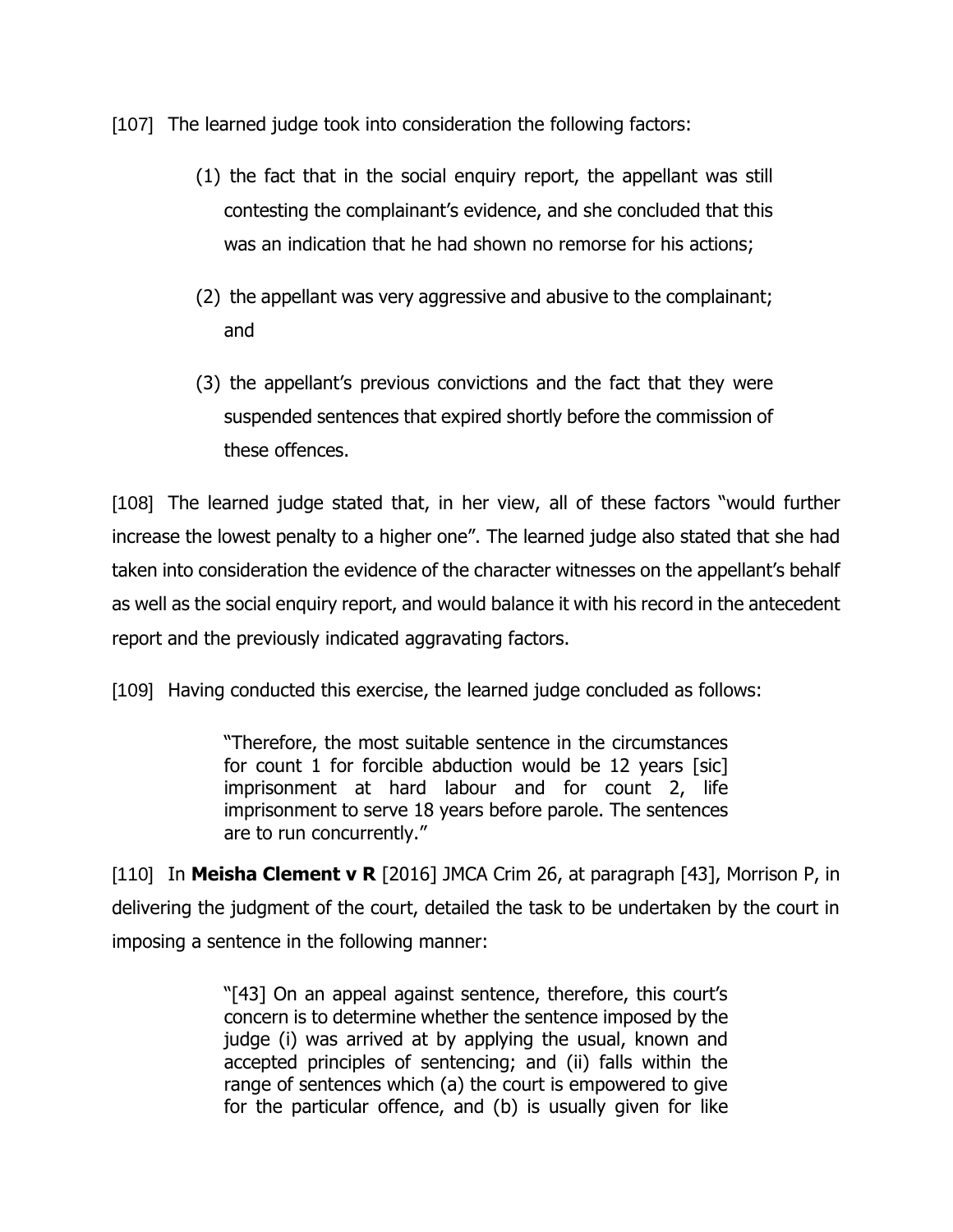offences in like circumstances. Once this court determines that the sentence satisfies these criteria, it will be loath to interfere with the sentencing judge's exercise of his or her discretion."

[111] These principles have been affirmed and adopted in a number of cases by this court, and in **Daniel Roulston v R** [2018] JMCA Crim 20, McDonald-Bishop JA, at paragraph [17], indicated that the following approach and methodology is to be employed:

"a. identify the sentence range;

b. identify the appropriate starting point within the range;

c. consider any relevant aggravating factors;

d. consider any relevant mitigating features (including personal mitigation);

e. consider, where appropriate, any reduction for a guilty plea;

f. decide on the appropriate sentence (giving reasons); and

g. give credit for time spent in custody, awaiting trial for the offence (where applicable)."

[112] The learned judge, in this case, identified the sentencing range for the offences of both forcible abduction and rape, then she went on to determine the usual starting point in accordance with the Sentencing Guidelines. However, it was not sufficiently and transparently demonstrated how she arrived at the final figures of 12 years' imprisonment for forcible abduction and life imprisonment with the possibility of parole after 18 years for the offence of rape.

[113] It was submitted by Miss Cummings and conceded by the Crown that, whereas all rapes are egregious violations of a woman's body, for purposes of sentencing, the court is required to consider each rape on its particular facts. Further, she contended that the rape, which is the subject of this appeal, could not be reasonably considered "the worst of the worst", for which the maximum sentence of life imprisonment should be imposed.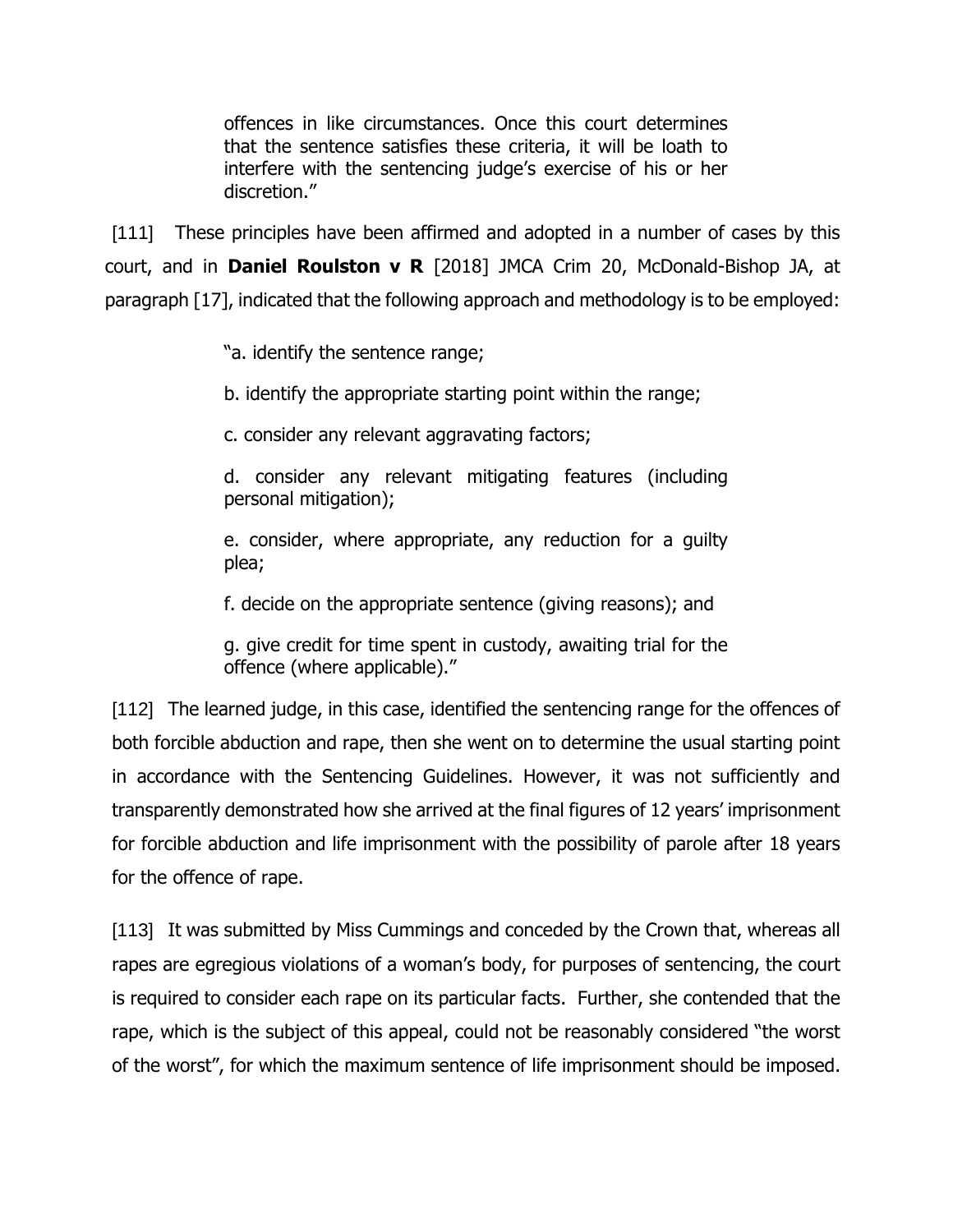[114] In the case of **Lincoln McKoy v R** [2019] JMCA Crim 35, the learned trial judge did not employ the sentencing methodology suggested in cases such as **Meisha Clement v R** and **Daniel Roulston v R** and, accordingly, it was not sufficiently demonstrated how he had arrived at the sentence imposed. On that basis, this court held the learned trial judge erred in principle in sentencing the appellant and concluded that it fell on the court to determine the appropriate sentence that ought to have been imposed, after applying the relevant principles.

[115] We have decided that the sentence passed by the learned judge warrants the intervention of the court, pursuant to section 14(3) of the Judicature (Appellate Jurisdiction) Act, which provides that:

> "On an appeal against sentence the Court shall, if they think that a different sentence ought to have been passed, quash the sentence passed at the trial, and pass such other sentence warranted in law by the verdict (whether more or less severe) in substitution therefor as they think ought to have been passed, and in any other case shall dismiss the appeal."

[116] In analysing this issue, due consideration was given to the authority of **R v Ball** (1951) 35 Cr App Rep 164, at page 165 and the principles espoused therein, which have been repeatedly referred to by this court, that:

> "In the first place, this Court does not alter a sentence which is the subject of an appeal merely because the members of the Court might have passed a different sentence. The trial Judge has seen the prisoner and heard his history and any witnesses to character he may have chosen to call. It is only when a sentence appears to err in principle that this Court will alter it. If a sentence is excessive or inadequate to such an extent as to satisfy this Court that when it was passed there was a failure to apply the right principles, then this Court will intervene."

[117] Regarding the offence of forcible abduction, we will utilise the sentencing range of three to 15 years' imprisonment, with five years being the usual starting point as suggested by the Sentencing Guidelines. We find that the starting point of five years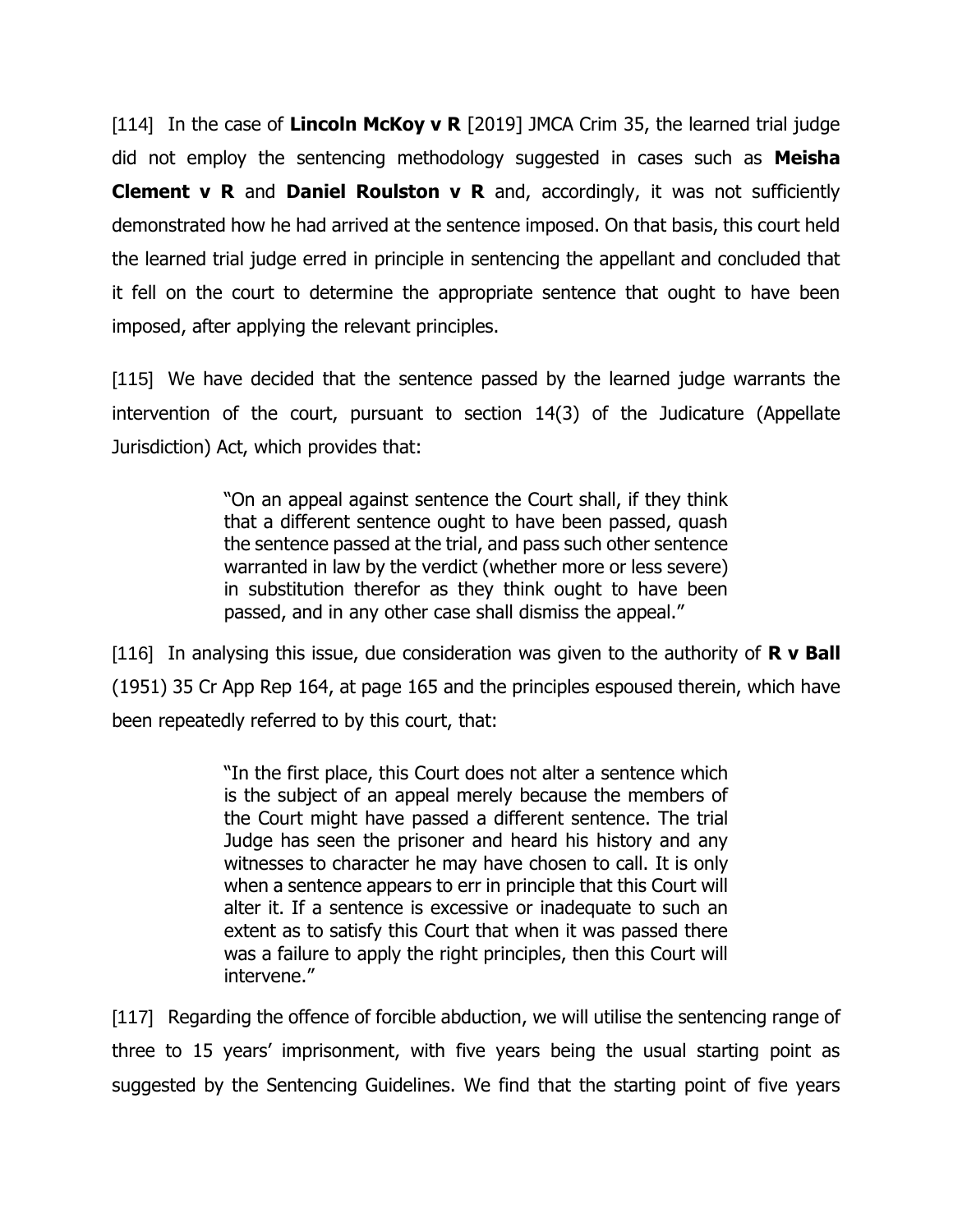would be appropriate having regard to the absence of any unusual features and the level of force used in the commission of the offence. The major aggravating feature is that of the appellant's previous convictions, two of which were for offences involving violence and one for a sexual offence, namely indecent assault. In passing, we have noted that even though the appellant has maintained his innocence after his conviction, this is not to be considered an aggravating factor as the learned judge had erroneously stated. Contrition and remorse on the other hand, if shown, can be considered as a mitigating factor.

[118] We are of the view that the mitigating factors, being the positive social enquiry report and the appellant's character witnesses, would be outweighed by the aggravating factors, particularly the previous convictions. Balancing the aggravating and mitigating factors, we have concluded that a sentence of eight years' imprisonment at hard labour is an appropriate sentence for the offence of forcible abduction in this case.

[119] The appellant has spent four days short of three months on remand awaiting his trial (rounded up to three months for ease of calculation), and this period will be deducted resulting in a sentence of seven years and nine months.

[120] As it relates to the offence of rape, we consider the sentencing range of 15 to 25 years' imprisonment and utilise the usual starting point of 15 years suggested in the Sentencing Guidelines, they being appropriate on the facts of this case.

[121] There are two aggravating features of the offence of rape. The first is the deception utilised by the appellant in luring the complainant to his home. It is clear on his unsworn statement that on the day he led the complainant to his home he did not have any authority to rent a room at the premises. Neither had he obtained confirmation from the person in control of the premises, his brother-in-law, that there was a room available for rent and/or that his brother-in-law was desirous of having a room rented.

[122] The second aggravating factor for the offence of rape is the appellant's previous convictions, and as already noted, two of which were for offences involving violence. Of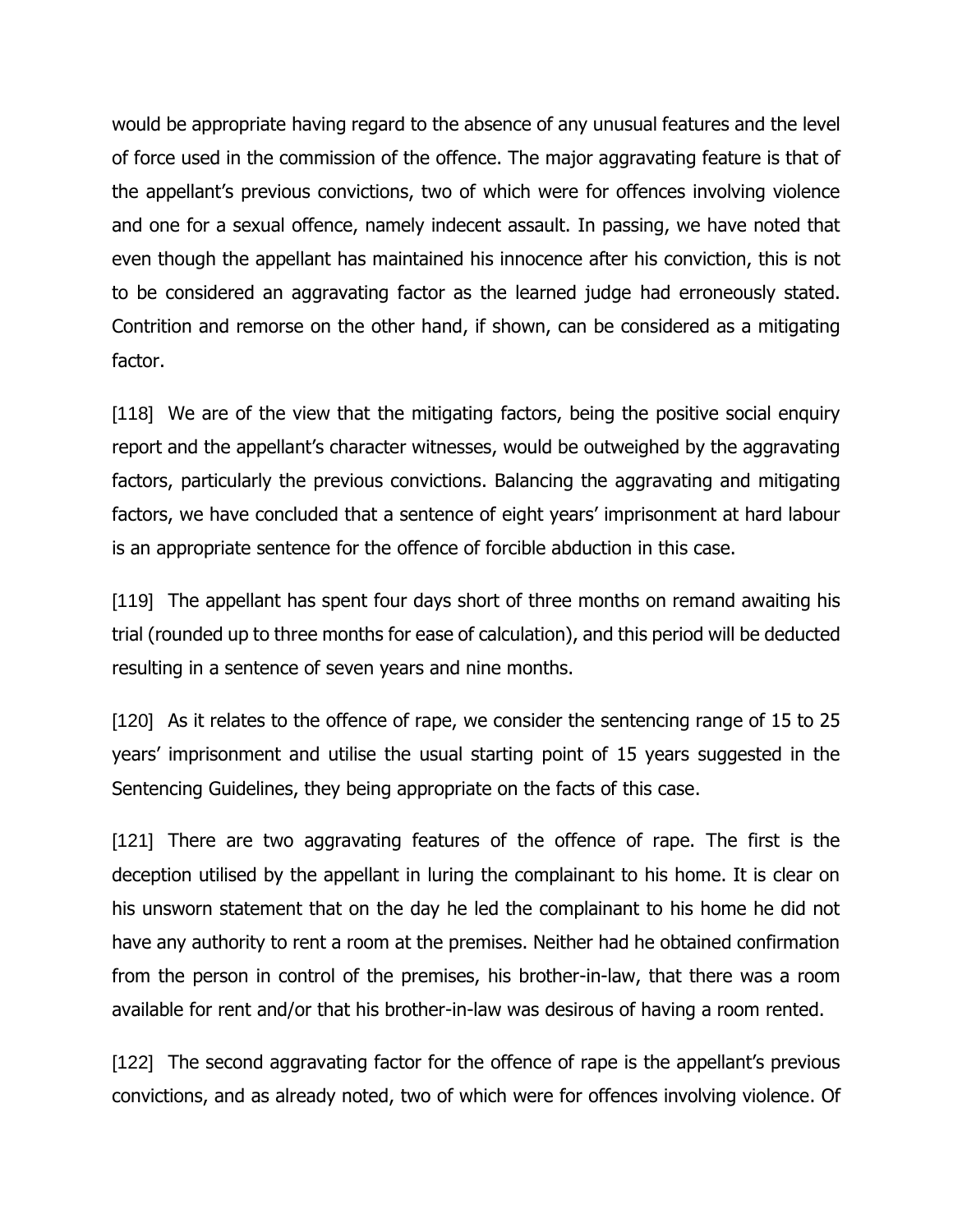particular significance is the fact that one of the previous convictions was for a sexual offence, namely indecent assault.

[123] Having balanced the aggravating and the mitigating factors, we conclude that the appropriate sentence is a term of 20 years' imprisonment at hard labour, from which the three months spent in custody on pre-trial remand will be deducted.

[124] Whereas we have used the methodology proposed in **Meisha Clement v R** as modified by **Daniel Roulston v R** in arriving at the sentence for rape, the court is required by section 6(2) of the Act to specify a period of not less than 10 years, which that person shall serve before becoming eligible for parole. Section 6(2) of the Sexual Offences Act is declared to be in substitution for the provisions of section 6(1) to (4) of the Parole Act.

[125] The court has already conducted the balancing of the mitigating and aggravating factors in determining the sentence. In determining the pre-parole period as it is commonly called, the emphasis of the court is on attempting to arrive at consistency with other similar cases while taking into account the circumstances of the particular offender.

[126] In the very recent case of **Levi Levy v R** [2022] JMCA Crim 13, the appellant and the complainant met virtually on social media and after several conversations, agreed to meet in person. The appellant took the complainant to Bachelors Guest House in Cross Roads, Saint Andrew, which he said was a "chill place where you can drink like a bar". The complainant did not see a bar there and the appellant took her to a room near the lobby where, despite her protest, he raped then slapped her several times in her face and forced her to perform oral sex. This court affirmed a sentence of 18 years' imprisonment at hard labour for the offence of rape with the specification that the appellant serves a period of 12 years before being eligible for parole.

[127] In the instant case, it is our view that a stipulation that the appellant serves 15 years before being eligible for parole is justified.